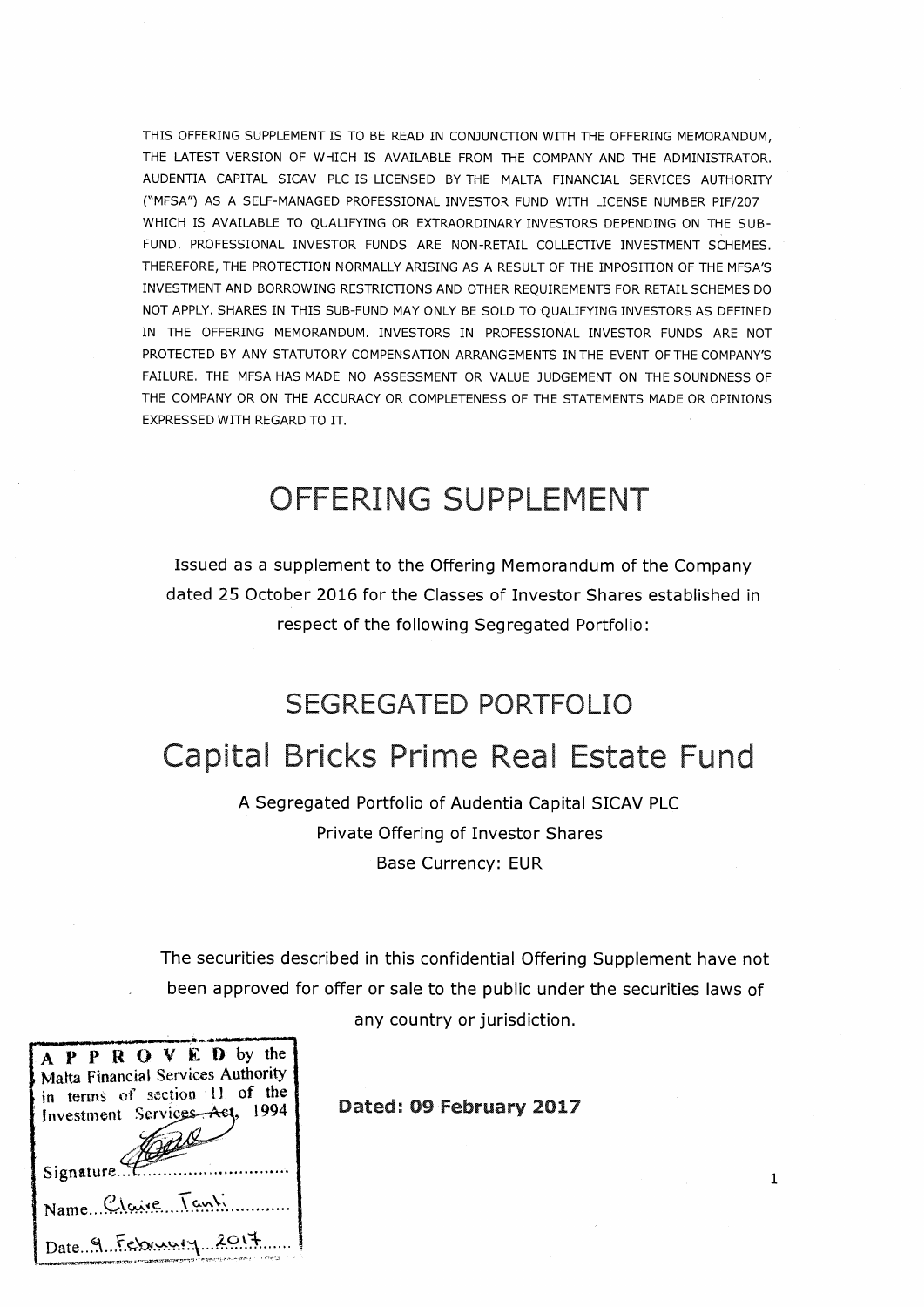# **TABLE OF CONTENTS**

| PRINCIPAL FEATURES OF THE OFFER<br>1 <sub>1</sub> | 6                    |
|---------------------------------------------------|----------------------|
| Reference and Construction                        | 6                    |
| Name of the Fund                                  | 6                    |
| Strategy and Restrictions in Short                | 6                    |
| Term of the Fund                                  | 6                    |
| Members of the Investment Committee               | 6                    |
| <b>Investment Advisor</b>                         | 6                    |
| <b>Base Currency</b>                              | 6                    |
| Liquidity                                         | 6                    |
| Illiquidity & Redemption in Kind                  | $\overline{7}$       |
| Early Liquidation                                 | $\overline{7}$       |
| Structure                                         | $\overline{7}$       |
| Class of Shares                                   | $\overline{7}$       |
| Eligible Investors                                | 7                    |
| Minimum Investment                                | 7                    |
| Minimum Holding                                   | 7                    |
| Minimum Additional Subscription                   | 7                    |
| Dividend Payments                                 | 8                    |
| Valuation Day                                     | 8                    |
| Subscription and Redemption                       | 8                    |
| Dealing Day                                       | 8                    |
| <b>Offer Price</b>                                | 8                    |
| 2. INVESTMENT OBJECTIVE AND STRATEGY              | 9                    |
| Investment Objective                              | 9                    |
| <b>Investment Strategy</b>                        | 9                    |
| Use of SPVs                                       | 10<br>$\overline{2}$ |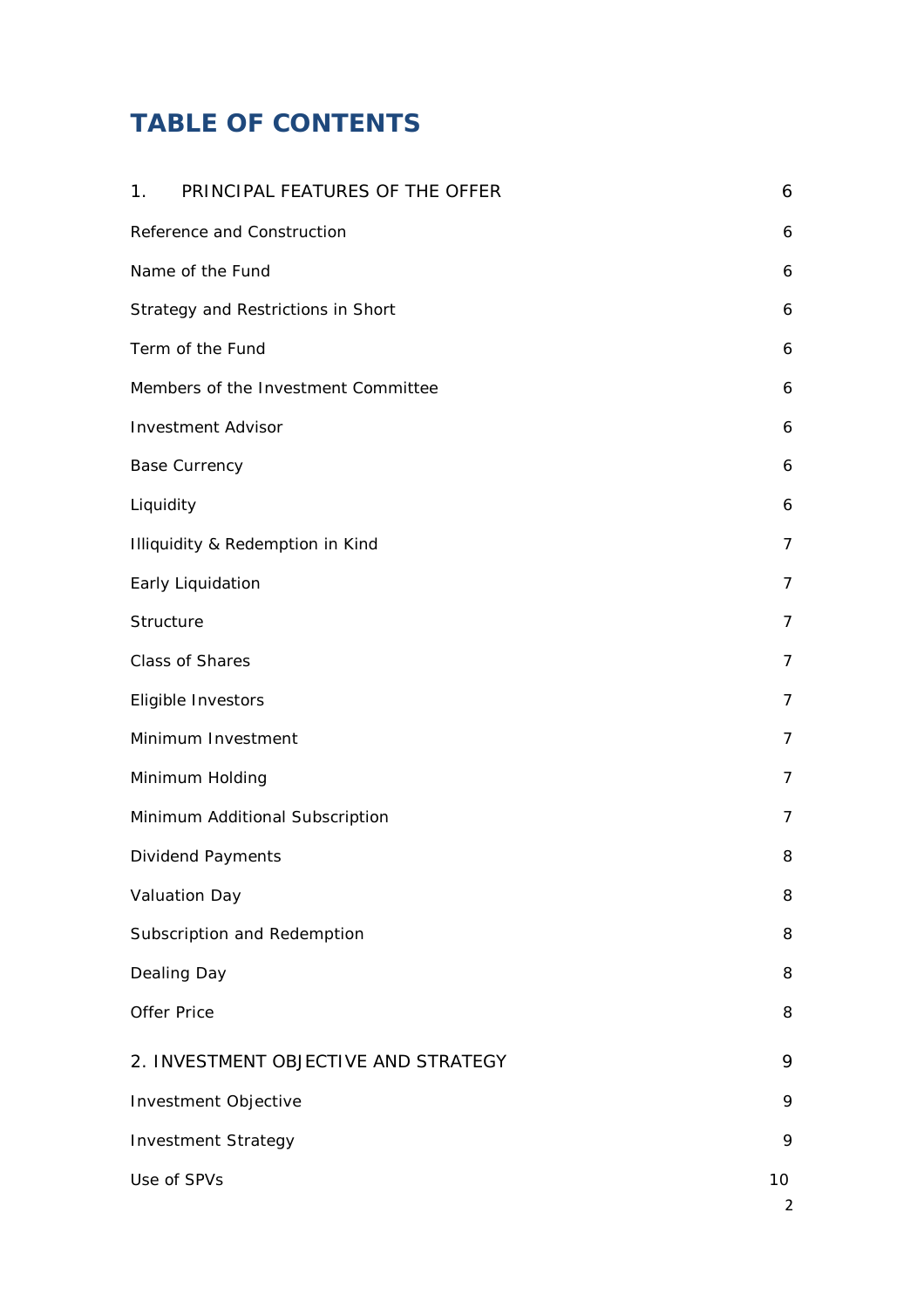| <b>Hedging Program</b>                                                    | 11                |
|---------------------------------------------------------------------------|-------------------|
| <b>Investment Structure and Universe</b>                                  | 11                |
| 3. INVESTMENT PROCESS AND RISK MONITORING                                 | $12 \overline{ }$ |
| <b>Investment Process</b>                                                 | 12                |
| <b>Risk Monitoring</b>                                                    | 12                |
| 4. INVESTMENT RESTRICTIONS, LEVERAGING AND BORROWING                      | 13                |
| <b>Investment Restrictions &amp; Borrowing Limits</b>                     | 13                |
| Borrowing, Inherent Leveraging by way of Derivatives and Short Selling    | 13                |
| 5. RISK FACTORS SPECIFIC TO THE FUND                                      | 14                |
| High Risk of Illiquidity                                                  | 14                |
| Illiquidity & Redemptions in Kind                                         | 14                |
| Reliance on the Investment Committee and any Investment Advisor Appointed | 14                |
| Risks Relating to the Investments                                         | 14                |
| Risk Related to Investment into unlisted Collective Investment Schemes    | 15                |
| Concentration, Issuer & Sector- Specific Risks                            | 15                |
| Security Rights Created Over                                              | 15                |
| <b>Investment Assets</b>                                                  | 15                |
| Risks Appertaining to the holding In Real estate                          | 15                |
| Risks Pertaining to the Valuation of Property                             | 16                |
| Credit Risk & Counterparty Risk: Unrated Counterparties                   | 16                |
| Risk of Market Fluctuation                                                | 16                |
| Multi-Jurisdictional Legal                                                | 16                |
| Complexities                                                              | 16                |
| Side Pocketing                                                            | 16                |
| Risks Related to Portfolio Valuation                                      | 17                |
| <b>Operational Risk</b>                                                   | 17                |
| Custody and Bankruptcy Risk                                               | 17                |
|                                                                           | 3                 |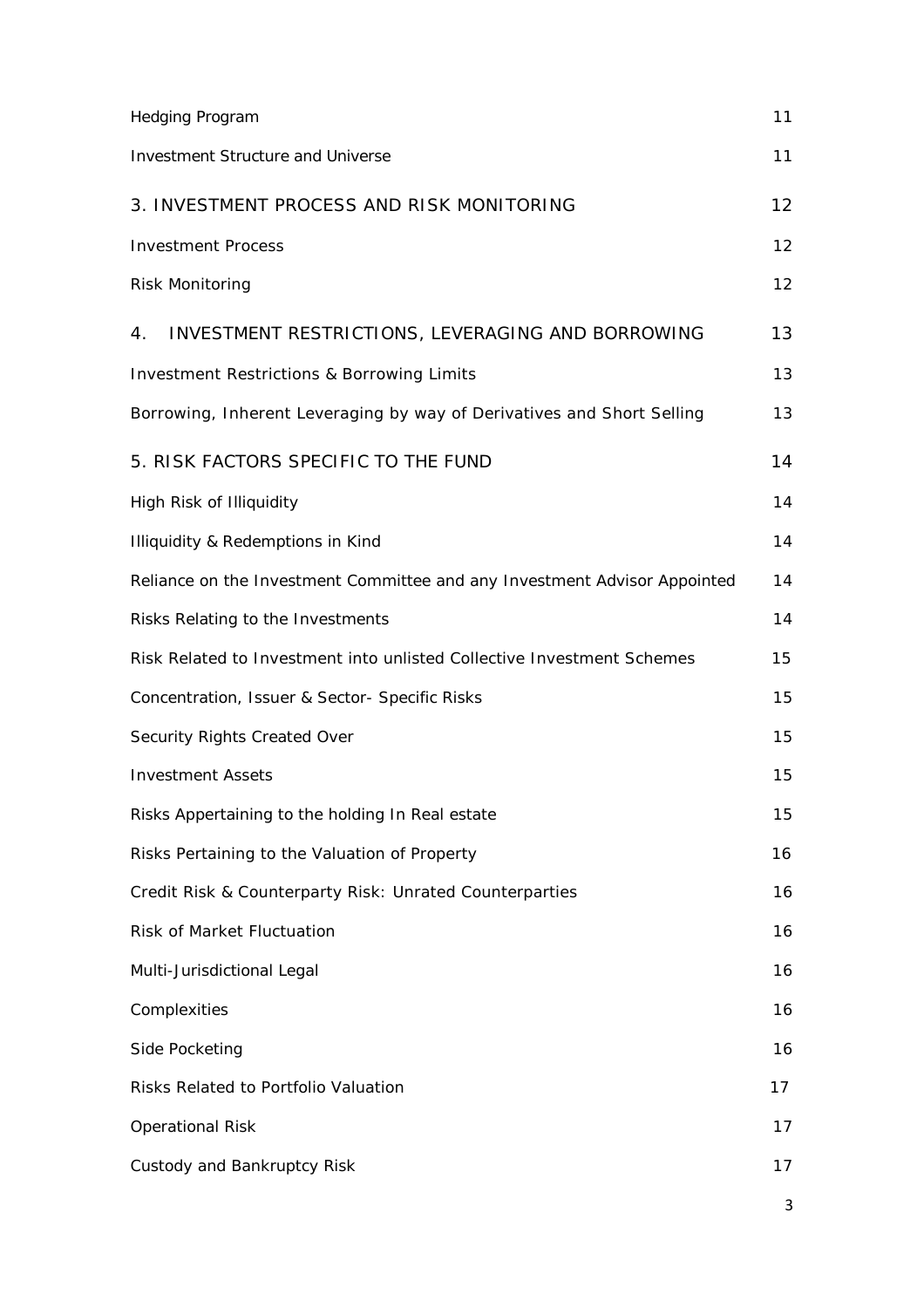| 6. BANKER AND CUSTODY ARRANGEMENTS                             | 18 |
|----------------------------------------------------------------|----|
| Banker & Cash Accounts                                         | 18 |
| Custodian & Terms for Custody                                  | 18 |
| Custody of Unlisted Assets and Real Estate Assets              | 19 |
| 7. VALUATION                                                   | 20 |
| Calculation of the NAV, Pricing and Valuation of Fund Assets   | 20 |
| FEES, CHARGES AND EXPENSES<br>8.                               | 21 |
| Management Fees                                                | 21 |
| <b>Investment Researcher Fee</b>                               | 21 |
| Performance Fee                                                | 21 |
| <b>Administration Fee</b>                                      | 22 |
| Application & Setup Fee                                        | 22 |
| Annual License Fee                                             | 22 |
| Subscription Fee                                               | 22 |
| Redemption Fee                                                 | 22 |
| Switching Fee                                                  | 22 |
| Other Fees and Expenses                                        | 22 |
| Variation of Fees & Terms                                      | 23 |
| 9. THE OFFERING                                                | 24 |
| Share Offer                                                    | 24 |
| Pricing                                                        | 24 |
| Purchase of Investor Shares during the Initial Offering Period | 24 |
| Following the Initial Offering Period                          | 24 |
| Frequency of NAV Calculation                                   | 24 |
| Minimum Investment                                             | 24 |
| Redemption of Investor Shares                                  | 25 |
| Switching                                                      | 25 |
|                                                                | 4  |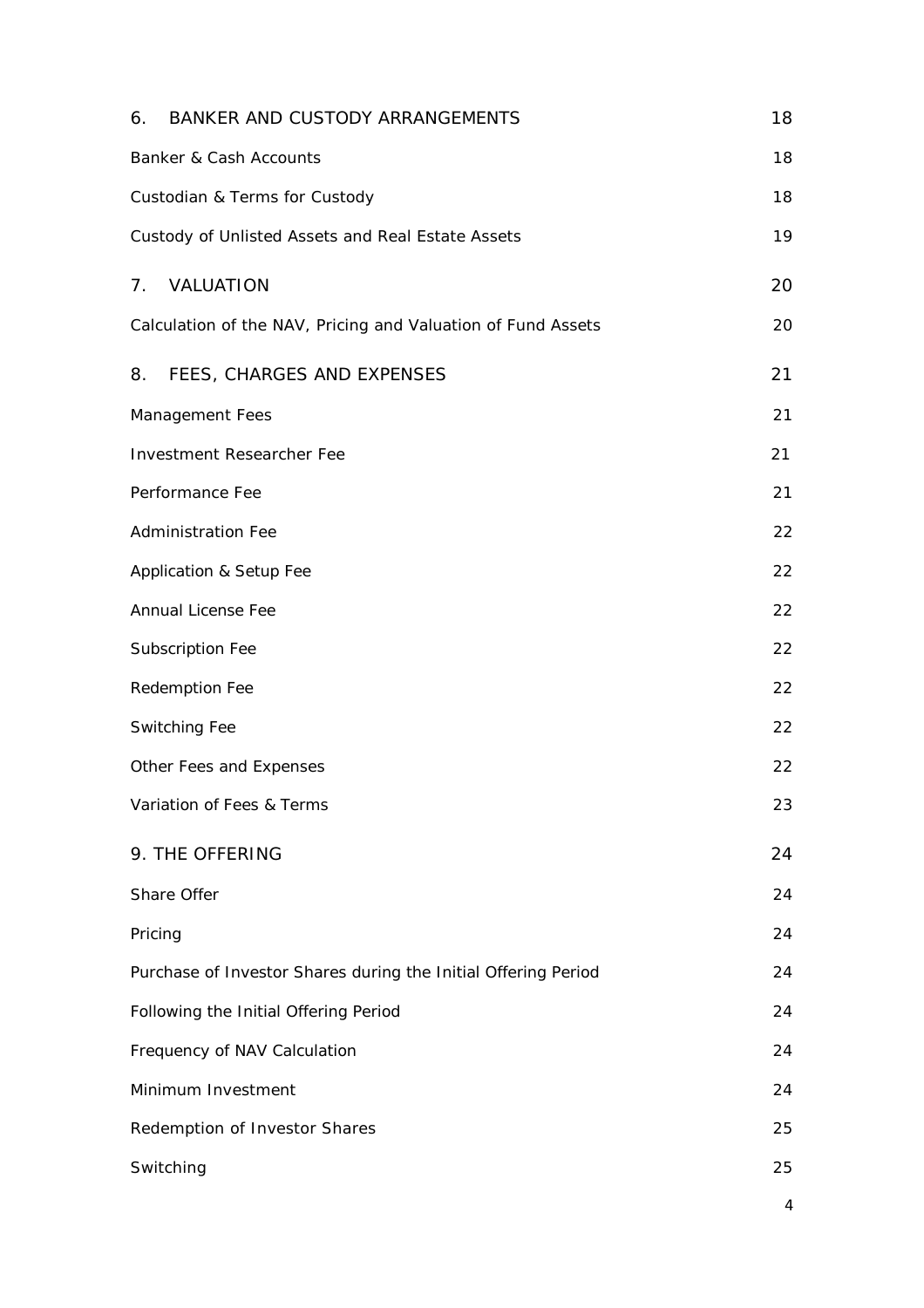| 10. GENERAL INFORMATION                    | 25 |
|--------------------------------------------|----|
| The Rights of Shareholders                 | 25 |
| Share Capital and Accounts                 | 25 |
| <b>Fractional Shares</b>                   | 25 |
| Shares in Issue                            | 25 |
| <b>Capitalisation Participating Shares</b> | 25 |
| Fund Income                                | 25 |
| Taxation                                   | 25 |
| Documents for Inspection                   | 25 |
| <b>DIRECTORY</b>                           | 27 |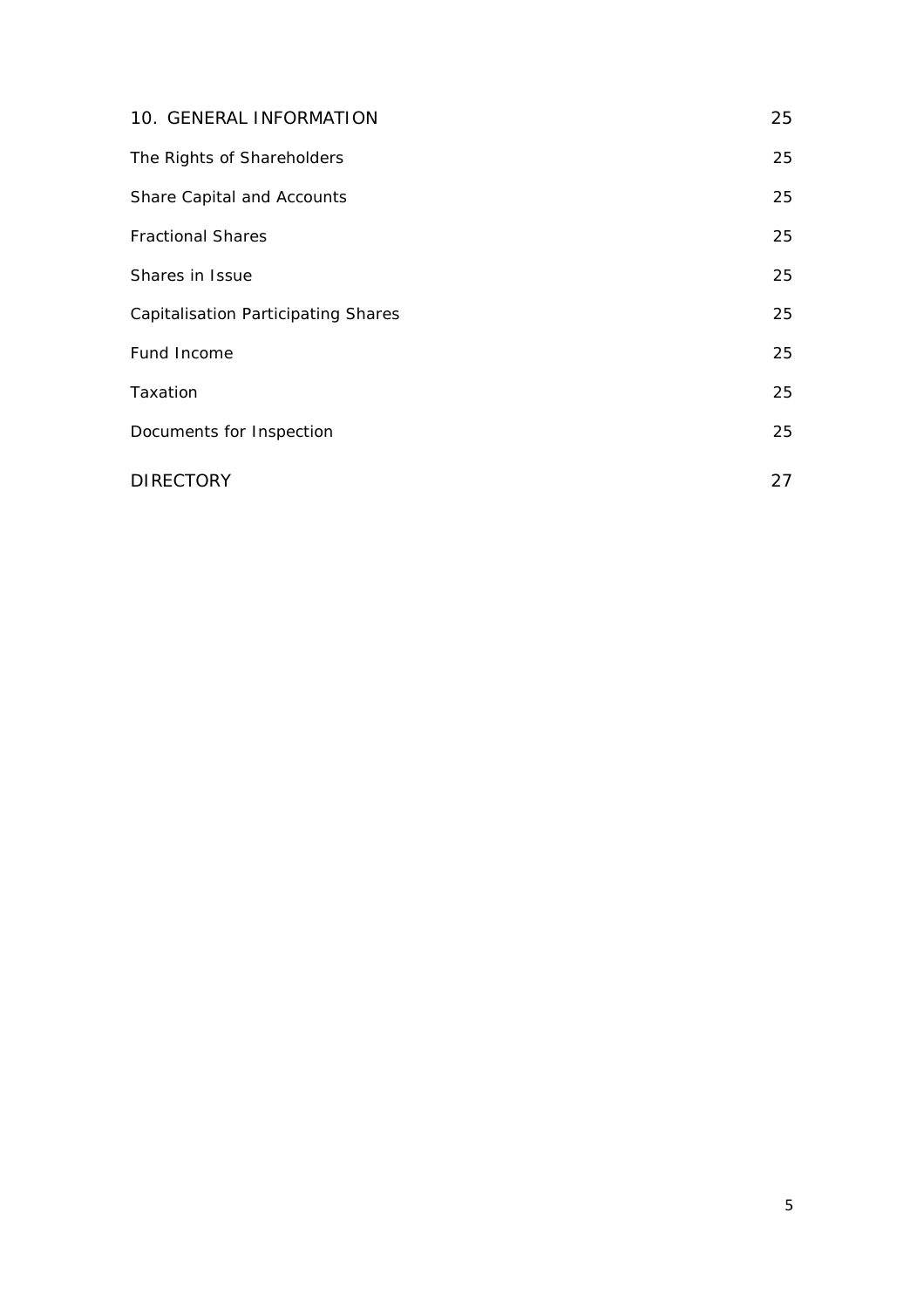# <span id="page-5-0"></span>**1. Principal Features of the Offer**

# <span id="page-5-1"></span>Reference and Construction

This Offering Supplement is an integral part of the Offering Memorandum of Audentia Capital SICAV PLC (the "Company" or ''the Scheme''). Except as otherwise indicated in this Offering Supplement, terms capitalized herein shall have the meaning ascribed to them in the Offering Memorandum.

#### <span id="page-5-2"></span>Name of the Fund

Capital Bricks Prime Real Estate Fund (''the Fund'') holding license number PIF/207 AI.

#### <span id="page-5-3"></span>Strategy and Restrictions in Short

The Fund shall invest directly or indirectly into real estate properties located in Spain, Italy, France, United Kingdom, Greece and Malta. When investing indirectly, the Fund shall invest through special purpose vehicles (SPVs) located in European Jurisdictions (hereinafter referred to as 'the Investments').

On an ancillary basis, the Sub-Fund may also invest in third party regulated Collective Investment Schemes, other Sub-Funds of the Company, and cash or cash equivalents. Return on investments will be re-invested or distributed to investors.

More information on the investment strategies and restrictions can be found in Sections 2 and Section 4.

# <span id="page-5-4"></span>Term of the Fund

The term of the Fund is indefinite.

# <span id="page-5-5"></span>Members of the Investment Committee

The composition of the Investment Committee shall be the same as that set out in the Offering Memorandum. The biographies of the members

of the Investment Committee are also set out therein.

# <span id="page-5-6"></span>Investment Advisor

No advisor has been appointed to date; however, depending on the needs, expertise, and experience required, the Company may decide to appoint an advisor at a later stage, subject to the required regulatory approval.

#### Investment Researchers

The Investment Committee will consult two independent Investment Researchers, with significant experience in real estate, who will identify potential real estate investments in Spain; Suma Astral Inmuebles S.L. holder of company registration number (CIF): B84496031 and with its registered address at Estafeta 2, Portal 2, Pta 1, 28109 Alcobendas (Madrid), Spain and Consulting WorkShop S.L. holder of company registration number (CIF): B84175777 and with its registered address at Paseo de los Lagos 2, P73, 28223, Pozuelo de Alarcon (Madrid), Spain.

For real estate investments opportunities outside of Spain, the investment researchers will utilize the services of their network, in order to provide specialist knowledge, as required.

#### <span id="page-5-7"></span>Base Currency

The Base Currency of the Fund is EUR.

#### <span id="page-5-8"></span>**Liquidity**

The Fund provides annual liquidity to the investor based on the Fund's annual Net Asset Value. Dealing Days shall occur on the first business day of every calendar year, or on any Business Day immediately following a Valuation Day.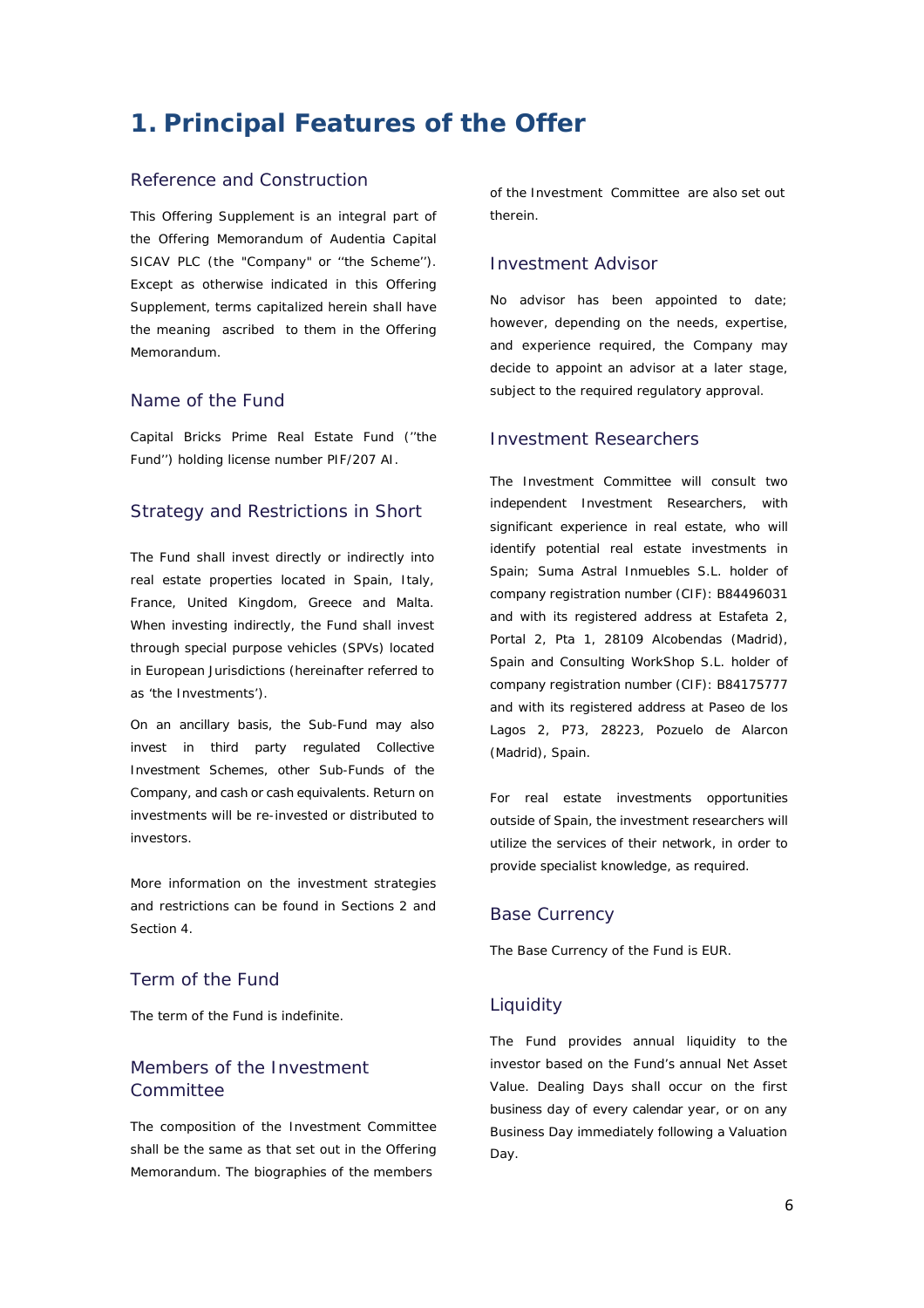A redemption fee of 5% will apply to investors holding their investment for less than 2 years.

#### <span id="page-6-0"></span>Illiquidity & Redemption in Kind

Investor Shares may be redeemed on any Dealing Day, provided that there is no guarantee that the Fund shall accede to such requests in a timely manner, due to the highly illiquid nature of its investment assets. Investors may have to wait until their investment in the Fund is liquidated in order to receive any return on their investment. No return is guaranteed, and investors may lose all or part of the capital subscribed.

# <span id="page-6-1"></span>Early Liquidation

At any time after the launch of the Sub-Fund, the Directors may elect or be required to liquidate the Fund, thereby requesting early contractual termination in regard to the Fund's assets; provided that even if such termination is requested, in the event that third parties hold other instruments within the same compartment of the Fund's Investments or other factors exist which delay or prevent liquidation of the Fund's position, the Directors may not be able to do so, and issues of illiquidity may arise. Provided further that, in such scenario the Fund may be assigned assets in kind, and such assets may furthermore be assigned in kind to any Shareholder in the Fund.

Investors are also urged to refer to Section 4 of the Offering Memorandum entitled "Risk Factors", under the heading "Illiquidity of Shares".

#### <span id="page-6-2"></span>**Structure**

The Fund is a self-managed Professional Investor Fund open for subscription to Qualifying Investors as defined in the Offering Memorandum.

### <span id="page-6-3"></span>Class of Shares

The Board of Directors of the Company has caused the Company to issue one Class of Investor Shares:

Class A - EUR Capitalisation Participating Shares – ISIN number MT7000018719 ("Investor Shares")

The Investor Shares do not give the right to the distribution of dividends and do not carry any voting rights. All income generated by the underlying investments will be accumulated within the Investor Shares unless the Directors elect to distribute a dividend.

The Board may decide to launch further classes of Investor Shares upon a written resolution and subject to the prior approval of the MFSA. Such additional classes of Investor Shares may be denominated in different currencies, provided that a Class of Investor Shares may be denominated in a single currency only. Additional classes of Investor Shares shall not constitute a distinct Fund and/or a Segregated Portfolio of assets.

#### <span id="page-6-4"></span>Eligible Investors

Investor Shares are only open for subscription to Qualifying Investors.

#### <span id="page-6-5"></span>Minimum Investment

EUR 75,000, or the equivalent in any other currency for Class A - EUR Capitalisation Participating Shares.

#### <span id="page-6-6"></span>Minimum Holding

EUR 75,000 or the equivalent in any other currency for Investor Shares across all sub-funds in the Company.

#### <span id="page-6-7"></span>Minimum Additional Subscription

EUR 1,000 or the equivalent in any other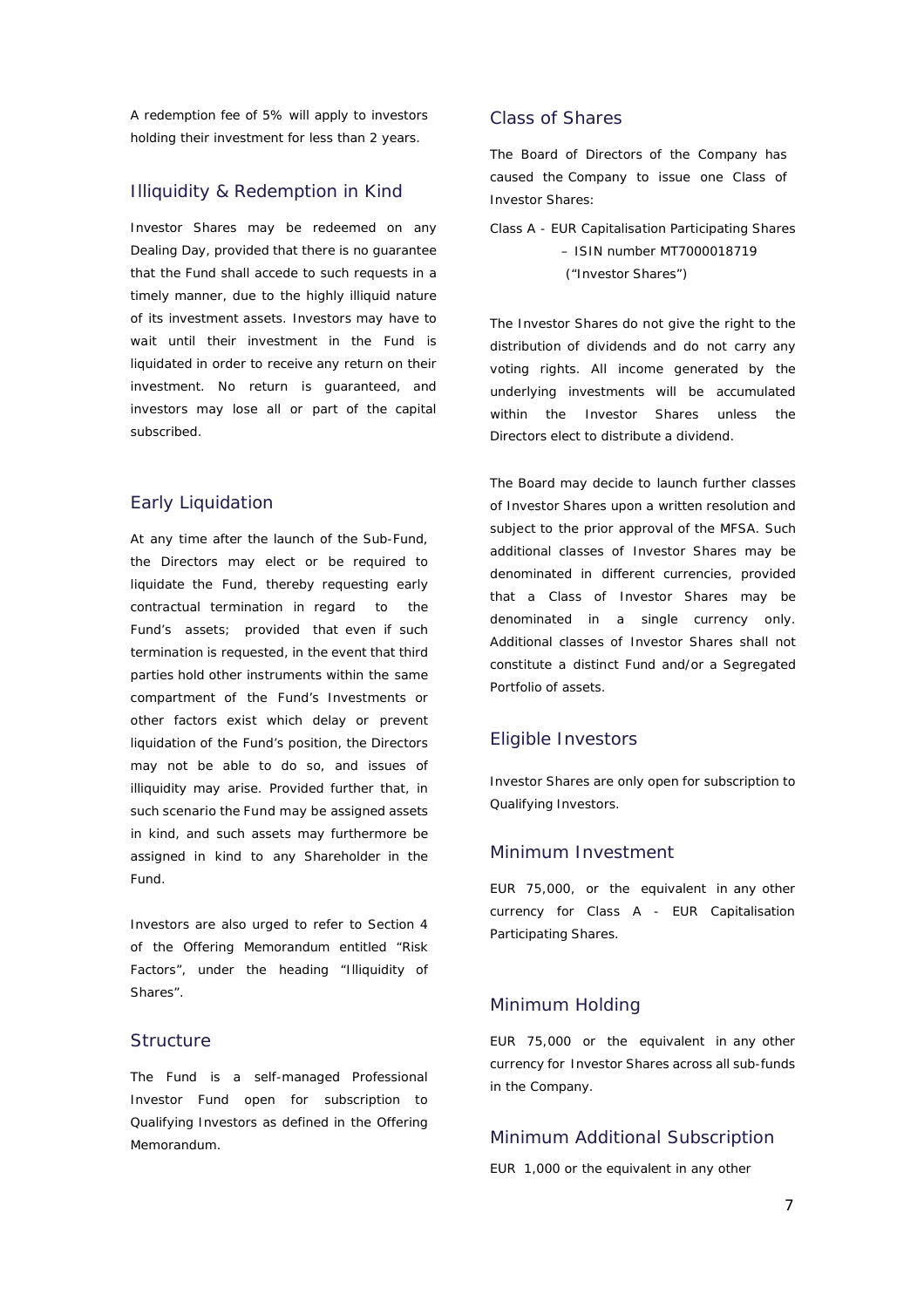currency for Class A - EUR Capitalisation Participating Shares.

### <span id="page-7-0"></span>Dividend Payments

Class A - EUR Capitalisation Participating Shares do not give a right to the payment of dividends. The Board may decide to distribute dividends, but any distribution shall be entirely at its discretion.

# <span id="page-7-1"></span>Valuation Day

The Net Asset Valuation will be performed on an annual basis. Valuation Days shall thus occur on the last business day of December every year.

The NAV shall be calculated on the basis of the prices of the assets held by the Fund on the Valuation Day, provided that the price of any investment asset, including any underlying investment fund, shall be the last available price for the relevant period. Valuations shall be expressed in EUR, the Base Currency of the Fund.

#### <span id="page-7-2"></span>Subscription and Redemption

Subject to the terms and restrictions on dealing set out in this Offering Supplement, after the Initial Offering Period the Investor Shares will be available for subscription and redemption on each Dealing Day at the prevailing Offer Price, less any Subscription and/or Redemption Fee.

#### <span id="page-7-3"></span>Dealing Day

A Dealing Day is the first business day of January of each year and, additionally, such other day or days as the Directors may from time to time determine, on which Investor Shares can be subscribed, exchanged or redeemed.

Investor Shares will be valued for subscription, redemption or exchange on the Valuation Day immediately preceding the Dealing Day.

# <span id="page-7-4"></span>Offer Price

The Initial Offer Price shall be EUR 100 per Class A - EUR Capitalisation Participating Share during the Initial Offering Period.

The Initial Offering Period shall commence at 8 a.m. (CET) on 9<sup>th</sup> February 2017 and shall end at 5 p.m. (CET) on 30<sup>th</sup> June 2017, (the 'Closing Date').

After the end of the Initial Offering Period, the Offer Price per Investor Share shall be equal to the Net Asset Value per Investor Share, as calculated at the most recent Valuation Day.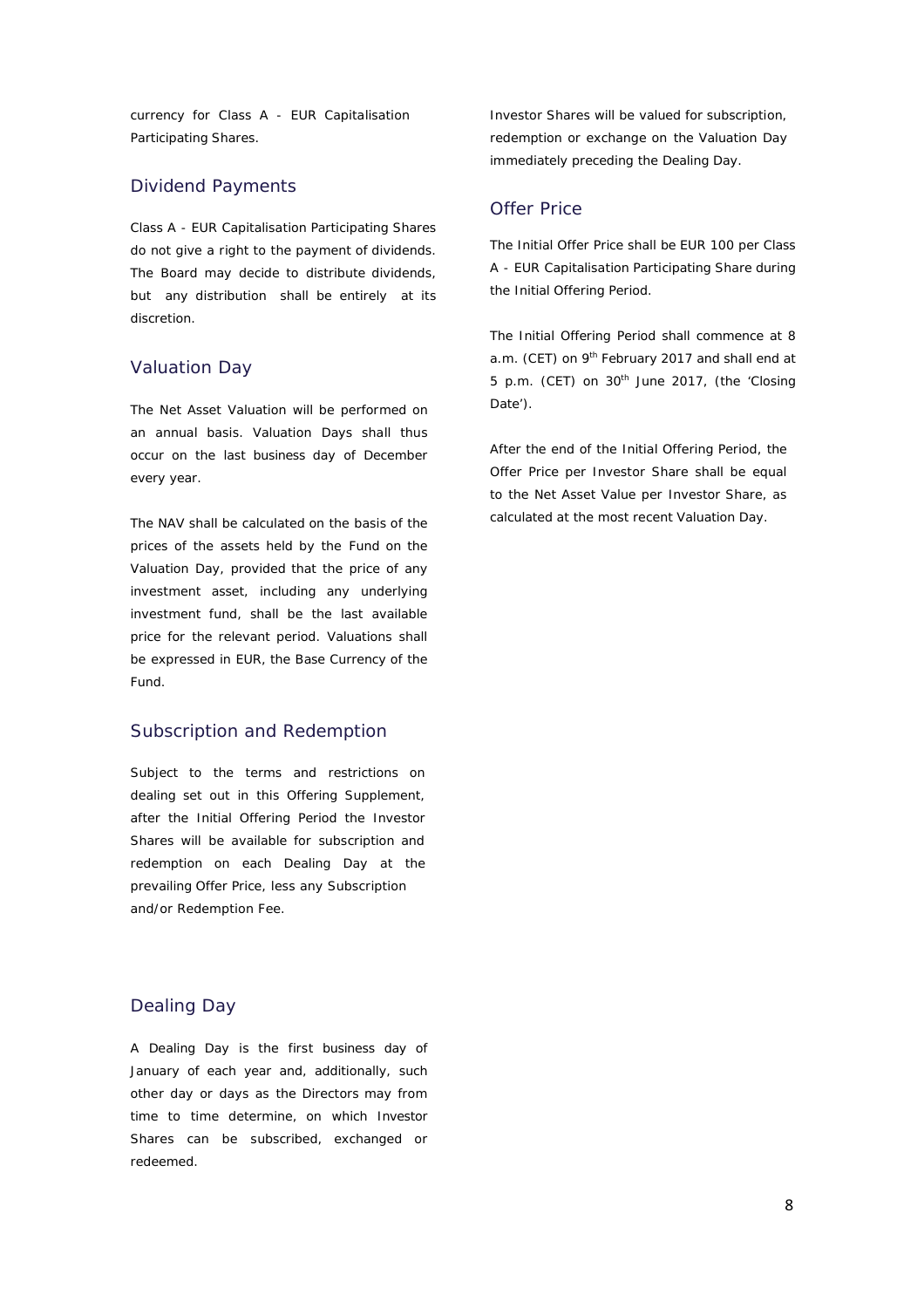# <span id="page-8-0"></span>**2. INVESTMENT OBJECTIVE AND STRATEGY**

#### <span id="page-8-1"></span>Investment Objective

The principal investment objective of the Fund is the achievement of sustainable increase in the value of the investment capital contributed by the Investor Shareholders. The overall investment objective of the Fund is to deliver capital appreciation on the value of the Investor Shares.

THERE IS NO GUARANTEE OF RETURN ON INVESTMENT AND INVESTORS IN THIS FUND SHOULD BE CAPABLE OF SUSTAINING A LOSS OF ALL OR PART OF THEIR INVESTMENT, AND OF UNDERSTANDING THE RISKS APPERTAINING TO INVESTMENT IN THIS FUND.

#### <span id="page-8-2"></span>Investment Strategy

The Fund shall invest in Real Estate, directly, or indirectly through the use of SPVs, located in Europe. The real estate investments are expected to be located in Spain (Madrid, Barcelona, Baleares, Costa Brava, Marbella), Italy, France, Greece, United Kingdom and Malta, and will be different in nature. The expected exposure is of 60% of the Sub-Fund invested into residential properties, while 40% will be invested into office blocks and other commercial properties.

The properties are expected to be in need of remodeling in the majority, although up to 20% are expected to need further work in the way of construction and development.

Once completed, the properties will either be sold, or rented, and the anticipated split is that 60% of the properties will be sold off, ensuring capital gains, while 40% will be retained by the Sub-Fund, and leased, to render income from these assets to be used for future projects.

The real estate projects in Spain will be managed by the following companies;

- Construcciones San Martin (construction), registration number (CIF): A31002793, C/ Orense n 11, 28020, Madrid
- Construcciones Vera (remodeling), registration number (CIF): B81798605, C/ Guzman el Bueno n 64, 28015, Madrid
- Gunni & Trentino (interior design), registration number (CIF): B85578672, C/ Basilica n 18, 5 A, 28020, Madrid
- Promora (real estate sales, leasing), registration number (CIF): A79073219, C/ Ortega y Gasset, 6 piso 1 izquierda, 28006, Madrid
- Engel & Volkers (real estate sales, leasing), registration number (CIF): B14957781, Avenida de Europa 9, 28223 Pozuelo de Alarcon, Madrid.

The project management companies listed above will manage the Real Estate projects in Spain, under the guidance of the Scheme, and within the budgets and standards established by the Investment Committee. All Real Estate projects located outside of Spain, or in other areas of Spain where an office of the above-mentioned companies is not present, will be managed by other companies identified either by the investment researchers, or by the Investment Committee, in the respective countries using existing relationships, or introductions, as required.

It is anticipated that income to the Fund will consist of lease and sale proceeds from direct investments, as well as dividends payable on the shares held in the SPVs obtained from the sale/lease of the real estate for indirect properties. All income will be less operating costs incurred in the maintenance and leasing of the real estate assets. There is no guarantee of the success of the Investments.

In so far as the Fund elects to distribute dividend, any capital appreciation on the Fund's Shares or possibility to invest into further Investments shall be reduced by the amount of dividend distributed.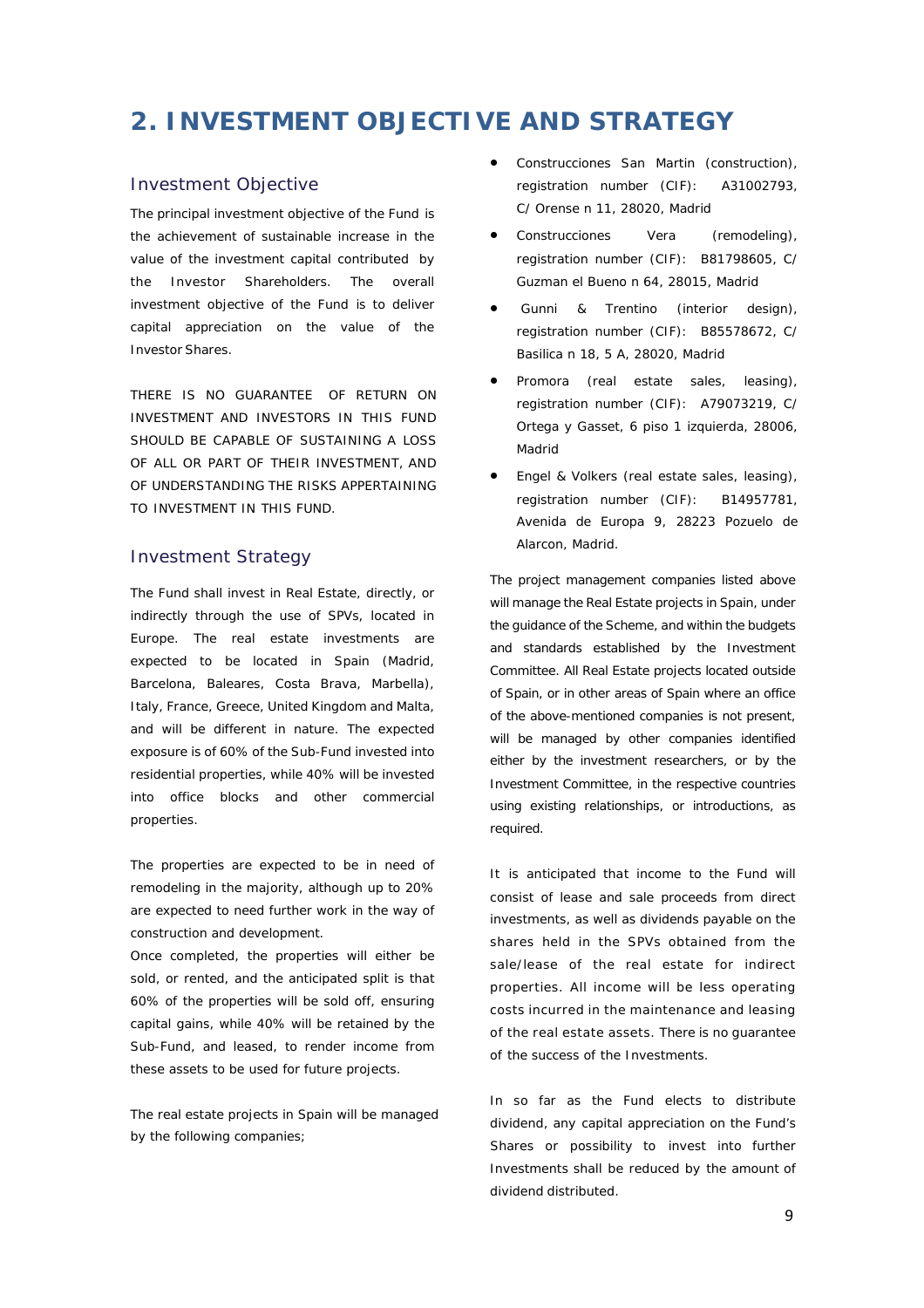Investors' attention is drawn to the fact that the rights and obligations of the Fund in regard to assets held by the Fund may vary widely and that such terms may have a material impact on the performance of the Fund.

For liquidity purposes, the Sub-Fund may also invest on an ancillary basis in regulated Collective Investment Schemes, as well as other Sub-Funds of the Schemes, as well as cash and cash equivalents. The Collective Investment Schemes may be listed or unlisted, and will taregt professional investors. The target funds will have similar investment objectives and strategies in that they will also be involved in the Real Estate Sector.

In the event that the Investments render liquid proceeds to the Fund, or in the event of additional subscription into the Fund after the Closing Date, the Fund may further invest in line with the investment objectives and strategy set out in this Offering Supplement.

In the event that the Fund acquires liquid proceeds from any investment ('Income'), or from further subscriptions, the Investment Committee may either:

- i. Allow the Income or subscription proceeds to remain in cash, and for any value derived therefrom to accumulate within the value of the Investor Shares; and/or
- ii. Distribute dividends out of any Income on investments which represents profits in excess of the Fund's liabilities; and/or
- iii. Subject to the investment restrictions described in this Offering Supplement, invest the Income or subscription proceeds into additional investments as permitted by this Offering Supplement.

Investor's attention is drawn to the fact that at any point in the lifetime of the Fund, the above options are entirely discretionary and may be undertaken in regard to all or any part of the assets of the Fund.

The Investment Committee shall have full discretion in regard to what actions to take or not to take, and the timing thereof, in regard to the investment assets of the Fund. The Fund and its personnel shall not accept any liability for any decision in regard to the Fund's assets to invest, remain invested, disinvest or remain disinvested and may elect to maintain all Income or subscription proceeds in cash. The Fund shall not accept any liability for any decision to accede to redemption requests via an assignment in kind of its assets.

#### Use of SPVs

The SPVs used by the Scheme will not be established in a jurisdiction which is considered to be high-risk or non-cooperative as per the Financial Action Task Force (FATF). Further, the Scheme shall at all times maintain majority directorship of the SPVs and the Scheme shall ensure that the investment effected through any SPV is in accordance with the investment objectives, policies and restrictions of the Scheme. The Scheme shall use a combination of both capital contributions and loans in order to finance the SPVs. However the Scheme shall not be obliged to honour any request for lending made by the SPV in the case where the Scheme does not have sufficient liquid assets, or, if the Scheme deems it prudent to retain such assets to finance other investments of the Sub-Fund, or, to keep such assets as reserves for any contingent liability. The amount borrowed by the SPV will be repayable on or within a short period of time following any request in this regard by the Scheme in order to endure the liquidity of the Sub-Fund and allow the Scheme to satisfy redemption requests by shareholders in the case where these cannot be satisfied from liquid assets available to the Sub-Fund.

It is anticipated that the SPVs shall utilise the proceeds from the issue of the shares, and acquire real estate projects, as well as maintain such projects, and manage them with a view to leasing them out, as well as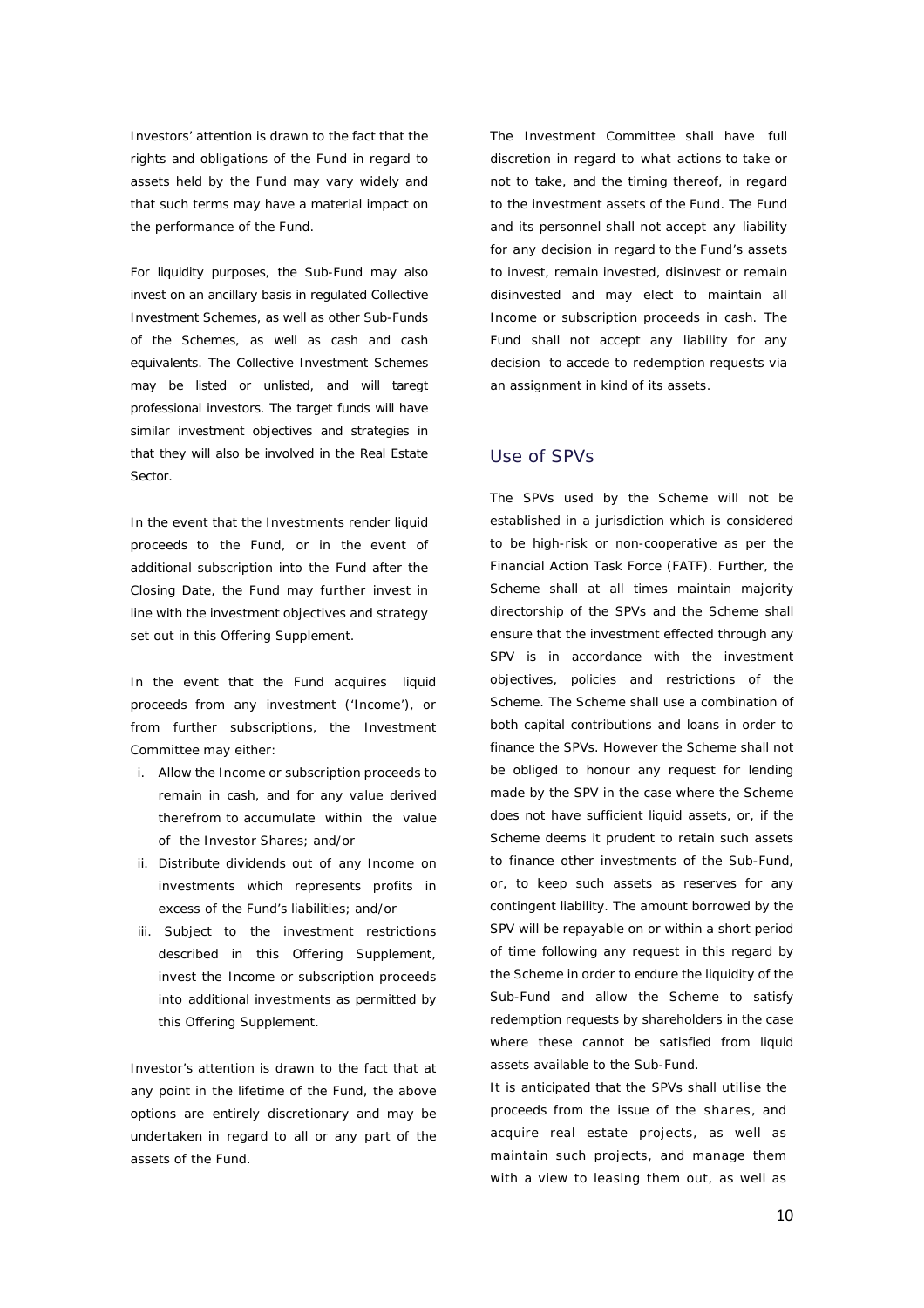increasing their capital value for later disposal by the SPVs.

#### <span id="page-10-0"></span>Hedging Program

#### **General Hedging Policy**

No hedging activity will be undertaken by this Fund.

#### **Currency Hedging**

No currency hedging activity will be undertaken on this Fund.

#### <span id="page-10-1"></span>Investment Structure and Universe

After the Closing Date, the Fund may invest all the net assets of the Fund, except the assets required to be kept in cash. The Investments shall entitle the Fund, on the terms and conditions of the issue, to the payment of any dividends associated with the shares held, if any.

The Fund may maintain the highly concentrated investment envisaged, until such time that the Investment Committee elects to further invest such income or liquidity, which election is discretionary.

Investors' attention is drawn to the fact that even if sufficient income or liquid assets via subscription proceeds are received by the Fund, the Investment Committee shall have full discretion as to how to employ the Fund's income within the parameters set out in this Offering Supplement.

It is anticipated that the Fund's portfolio may at times be highly concentrated and exposed to sector-specific and other lack of diversification risks. Kindly refer to the 'Risk Factors' Section in the Offering Memorandum and this Offering Supplement for further details.

CHANGES TO THE INVESTMENT STRATEGY, INVESTMENT STRUCTURE AND UNIVERSE AND OBJECTIVE OF THE FUND ARE SUBJECT TO MFSA PRE-APPROVAL. INVESTORS WILL BE GIVEN THIRTY BUSINESS DAYS' NOTICE IN ADVANCE OF THE CHANGE.

ANY SUCH CHANGE WILL ONLY BECOME EFFECTIVE AFTER ALL REDEMPTION REQUESTS RECEIVED DURING SUCH NOTICE PERIOD, HAVE BEEN SATISFIED, WHICH REDEMPTION REQUESTS SHALL NOT BE SUBJECTED TO ANY CHARGE.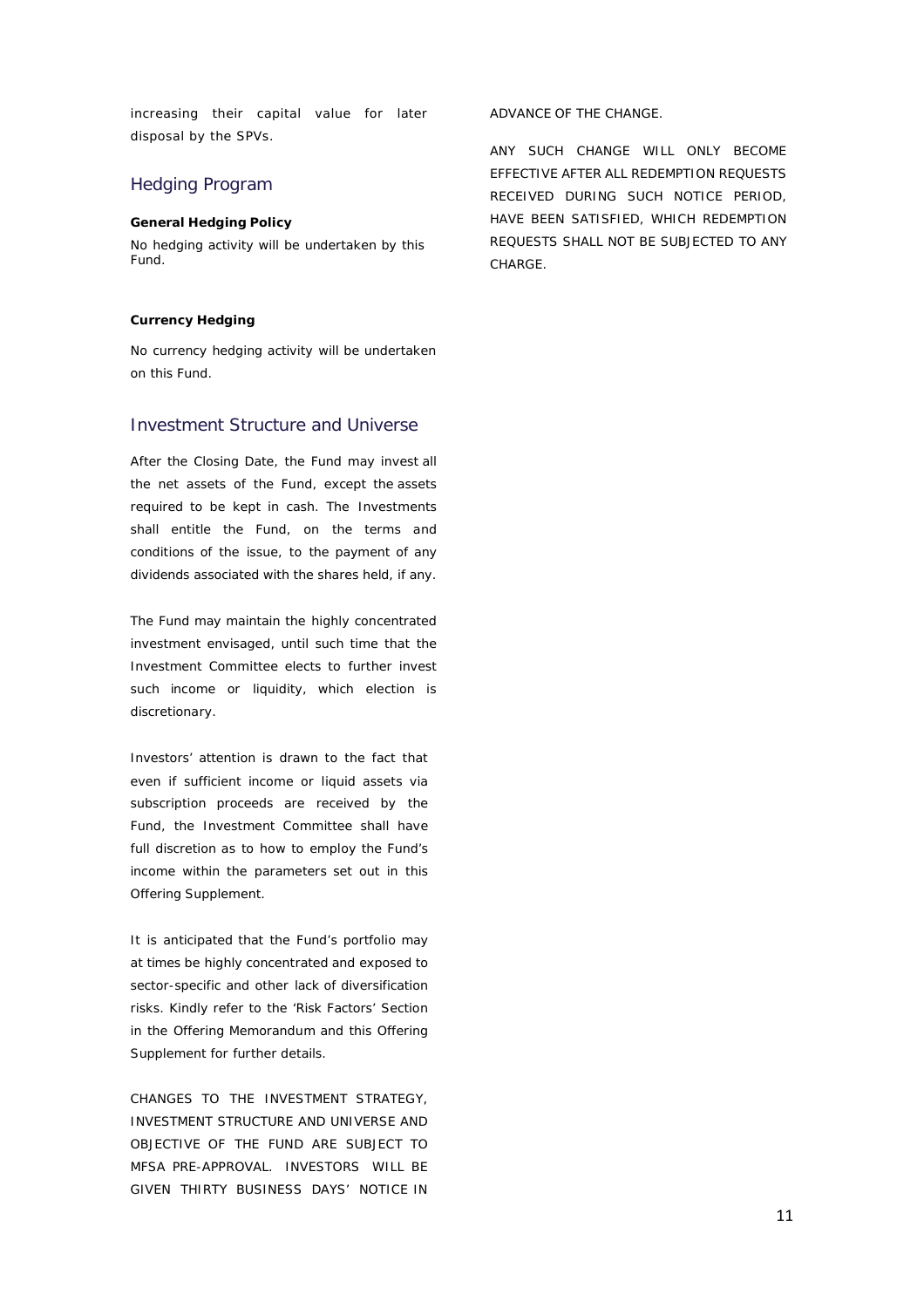# <span id="page-11-0"></span>**3. INVESTMENT PROCESS AND RISK MONITORING**

### <span id="page-11-1"></span>Investment Process

The Investment committee, the membership of which is described in the offering Memorandum, maintains responsibility for the day-to-day investment decisions. The Investment Committee will consult two independent Investment Researchers in order to ensure that such decisions are taken on the basis of expert research; Suma Astral Inmuebles S.L. holder of company registration number (CIF): B84496031and with its registered address at Estafeta 2, Portal 2, Pta 1, 28109 Alcobendas (Madrid), Spain and Consulting WorkShop S.L. holder of company registration number (CIF): B84175777 and with its registered address at Paseo de los Lagos 2, P73, 28223, Pozuelo de Alarcon (Madrid), Spain . The investment committee as a whole reviews the investments on a regular basis and recommends adjustments to the allocations where necessary. It continually monitors its selected investments and maintains an ongoing process of review of potential new possibilities for investment.

# <span id="page-11-2"></span>Risk Monitoring

The Investment Committee shall conduct ongoing risk monitoring in regard to the liquidity requirements of the Fund, in order to provide for and satisfy redemption requests, within the terms set out in this Offering Supplement.

No monitoring of the market or anticipated fluctuations in value of the Fund's assets shall be undertaken with a view to early liquidation of Investments or of the Fund itself.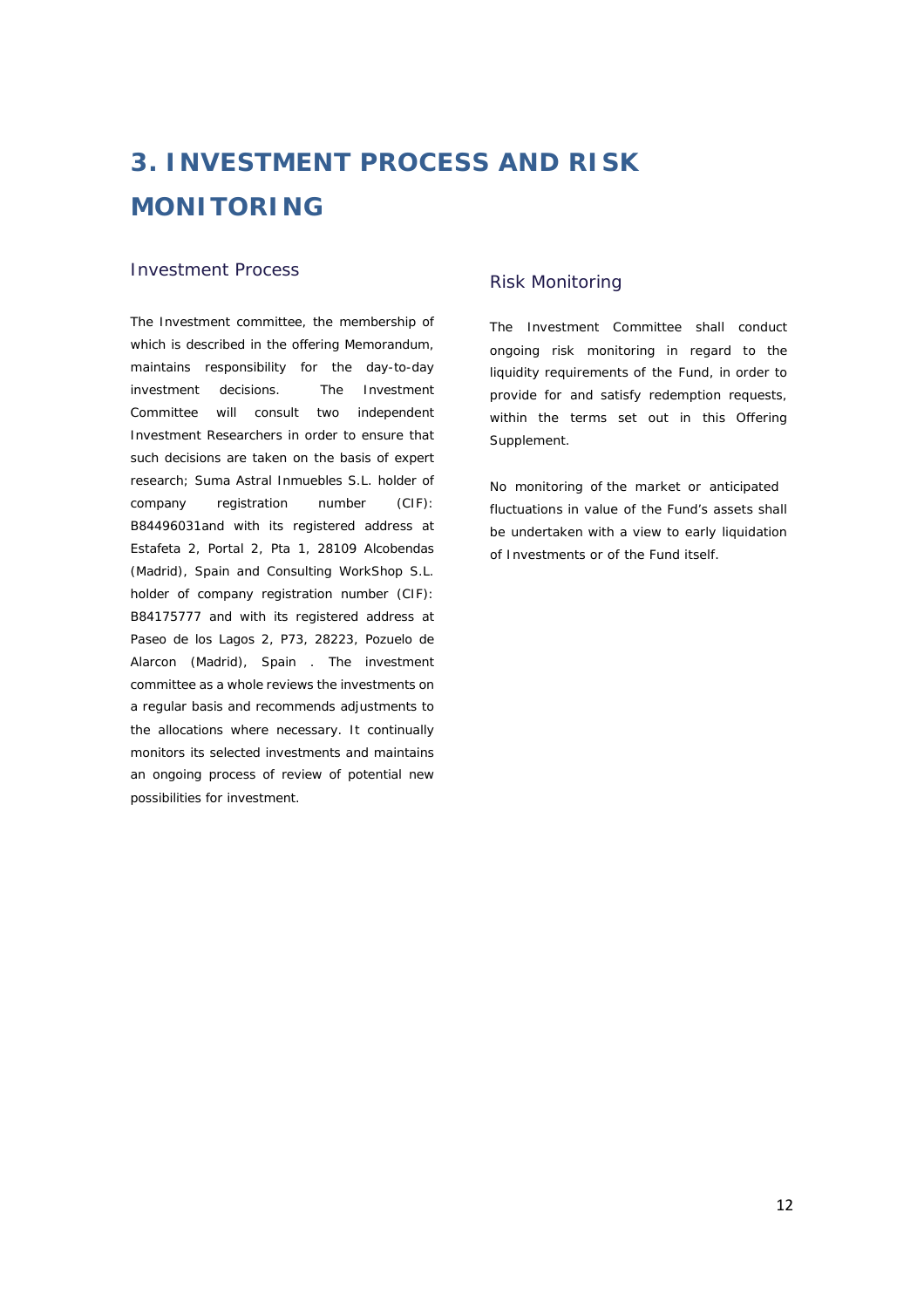# <span id="page-12-0"></span>**4. INVESTMENT RESTRICTIONS, LEVERAGING AND BORROWING**

# <span id="page-12-1"></span>Investment Restrictions & Borrowing Limits

There are no investment restrictions. However, the Investment Committee shall ensure that the Fund's portfolio matches the parameters set in this Offering Supplement, and shall strive to diversify the portfolio as detailed in the Section entitled 'Investment Strategy' above.

The Fund may invest up to 100% of its net assets to acquire the Investments or any further investment; provided that it shall retain the minimum cash levels required to satisfy ongoing operational expenses.

The percentage of the investment may vary over time due to market volatility and conditions.

The Fund may also invest up to 100% of its net assets in cash if the Investment Committee considers it advantageous to do so for reasons including the desirability of liquidity.

In relation to Cross Investment of the Scheme, kindly refer to Section 3 (Page 20) of the Offering Memorandum for further information.

CHANGES TO THE INVESTMENT RESTRICTIONS OF THE FUND ARE SUBJECT TO MFSA PRE-APPROVAL. INVESTORS WILL BE GIVEN THIRTY BUSINESS DAYS' NOTICE IN ADVANCE OF THE CHANGE. THE CHANGE WILL ONLY BECOME EFFECTIVE AFTER ALL REDEMPTION REQUESTS RECEIVED DURING SUCH NOTICE PERIOD, HAVE BEEN SATISFIED, WHICH REDEMPTION REQUESTS SHALL NOT BE SUBJECTED TO ANY CHARGE.

# <span id="page-12-2"></span>Borrowing, Inherent Leveraging by way of Derivatives and Short Selling

#### **Direct Leverage**

The Fund may take direct leverage for investment purposes of up to 50% of NAV at the Fund level plus a further 100% leverage of NAV at SPV level.

#### **Inherent Leverage**

The Fund shall not trade in derivatives.

#### **Short Selling**

The Fund shall not carry out any short selling activity.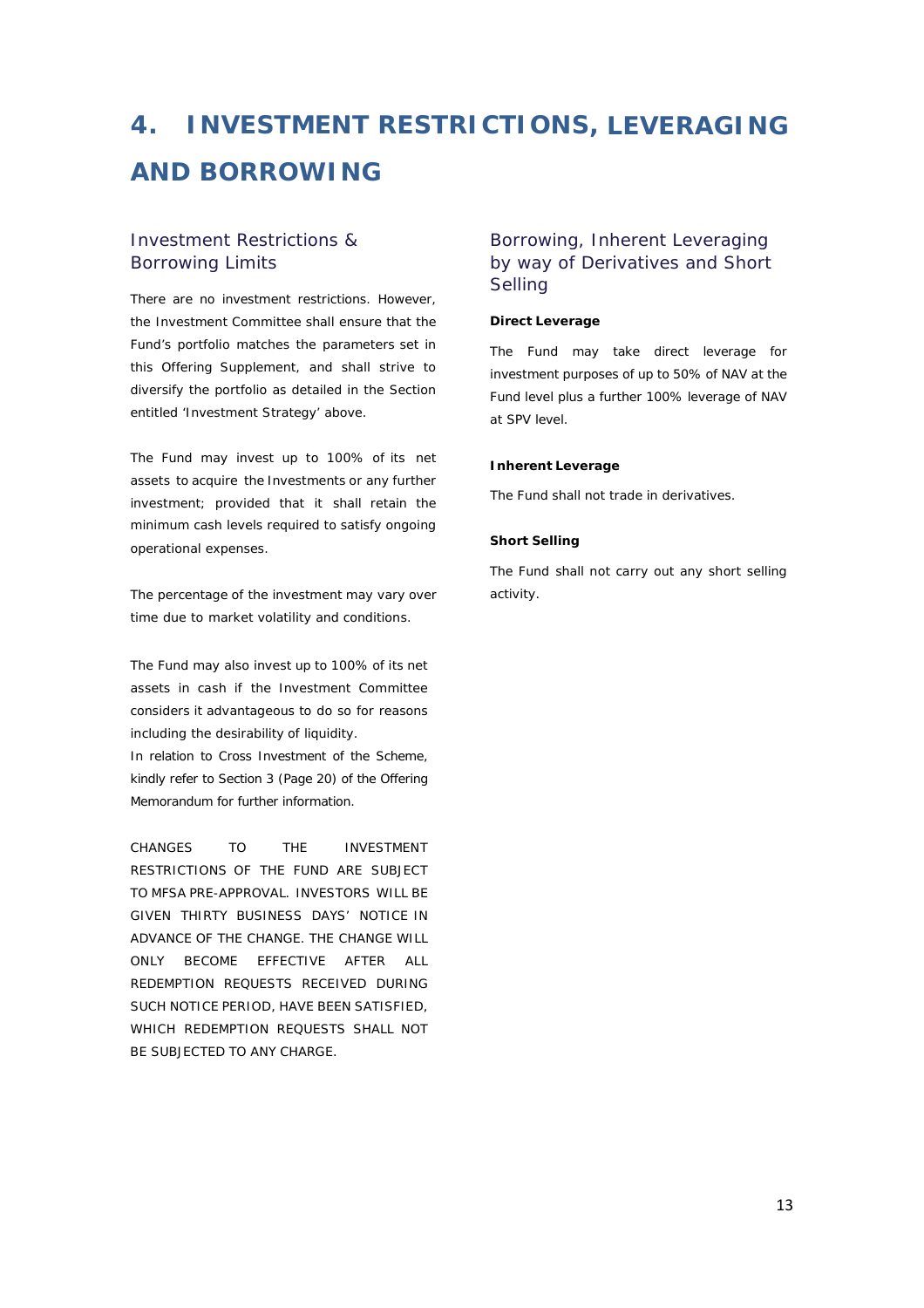# <span id="page-13-0"></span>**5. RISK FACTORS SPECIFIC TO THE FUND**

AN INVESTMENT IN THE FUND INVOLVES CERTAIN RISKS INCLUDING, BUT WITHOUT LIMITATION TO, THE RISKS DESCRIBED BELOW. PROSPECTIVE INVESTORS SHOULD READ THIS OFFERING SUPPLEMENT AND THE OFFERING MEMORANDUM IN ITS ENTIRETY AND SHOULD CONSULT THEIR OWN FINANCIAL. LEGAL AND TAX ADVISORS PRIOR TO PURCHASING ANY SHARES IN THE FUND. IN ADDITION TO THE GENERAL RISK FACTORS DESCRIBED IN THE OFFERING MEMORANDUM, THE ATTENTION OF PROSPECTIVE INVESTORS IS ALSO DRAWN TO THE FOLLOWING ADDITIONAL RISKS:

# <span id="page-13-1"></span>High Risk of Illiquidity

Investors' attention is drawn to the fact that there is no public trading market for any of the asset classes that may be held by the Fund, and the Fund will not liquidate or sell off its Investments as part of its investment strategy. Investors cannot freely sell or transfer their Investor Shares in the Fund. Investment in the Fund may therefore only be suitable for investors who are able to make a long term commitment of capital.

This means that unless the Investments yield sufficient liquidity, in the event that the Investor Shareholders elect to redeem Investor Shares in the Fund, the Fund may face significant difficulty to liquidate its investments or part thereof, and the Directors may be required to suspend requests for dealing until it is in a position to meet such requests, in the interests of its Investor Shareholders, or to accede to such requests via redemption in kind.

There may also be delays associated with obtaining liquidity from the investments of the Fund in the event that assets are assigned to the Fund in kind. Issues of illiquidity may also impact the production of the NAV.

#### <span id="page-13-2"></span>Illiquidity & Redemptions in Kind

If a redemption request is forwarded to the Fund at any time when it is not possible to meet such request out of the cash reserves of the Fund, the Board may assign assets in kind to the relevant Investor Shareholder in order to meet such redemption request. In such event, all the rights and obligations which appertain to such assets, as well as any relevant risks, will vest directly in the relevant person who has redeemed Investor Shares in the Fund.

# <span id="page-13-3"></span>Reliance on the Investment Committee and any Investment Researcher Appointed

The Fund's ability to achieve its investment objectives depends upon the Investment Committee's ability to identify and invest in accordance with the investment strategies and procedures described in this Offering Supplement, as well as the Investment Researchers ability to identify possible investments. Investors will have no opportunity to evaluate the suitability of any of the investments in which the Fund invests. Investors must rely entirely on the judgment of the Investment Committee and the Investment Advisor, if any, in investing the proceeds of the Fund.

#### <span id="page-13-4"></span>Risks Relating to the Investments

Investors are encouraged to read this Offering Supplement in its entirety and to understand the risks appertaining to the Investments, as they are directly material to any investment into this Fund. No return on capital or repayment of capital is guaranteed.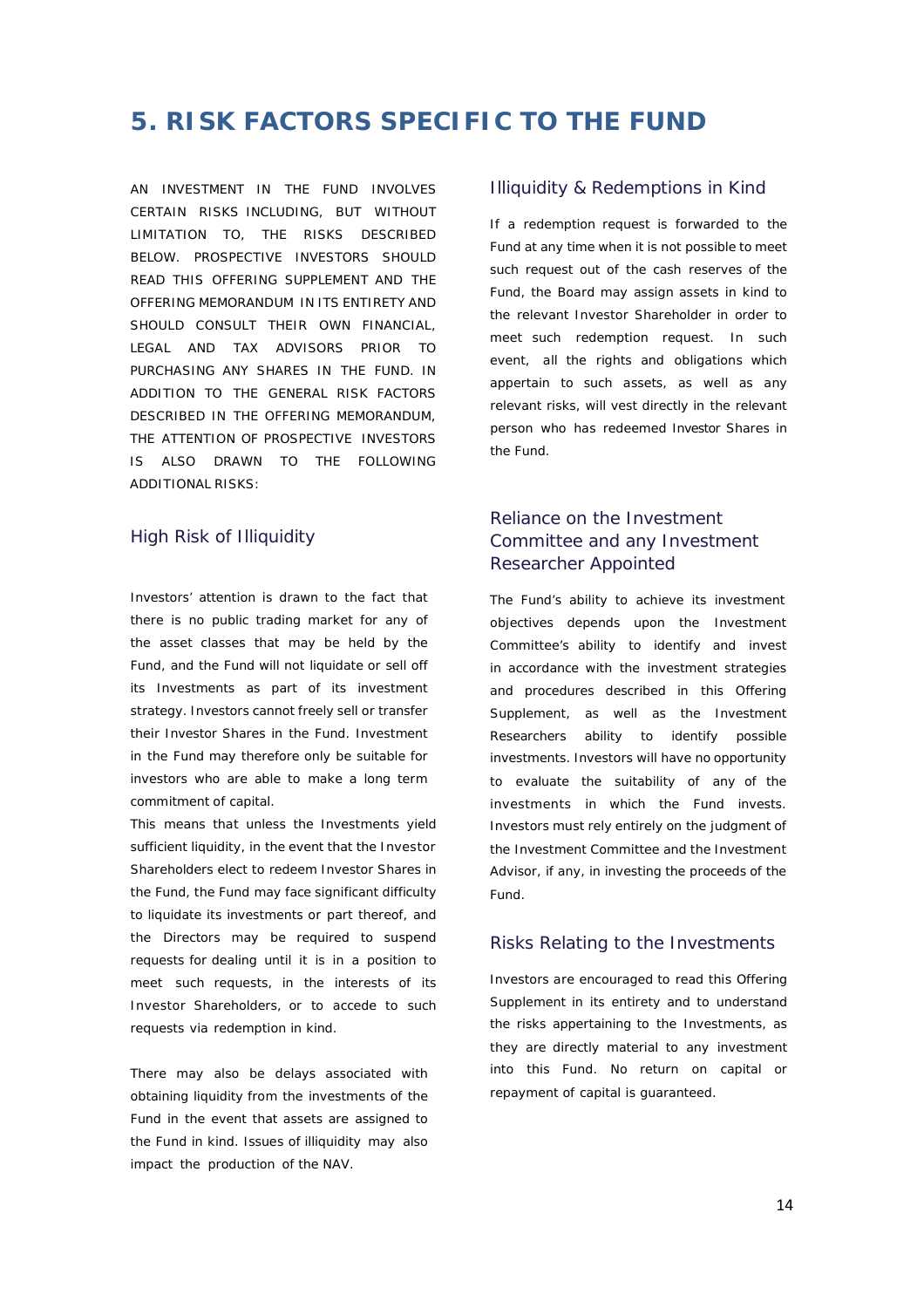# Risks related to Investment into Unlisted Collective Investment **Schemes**

Investment into unlisted collective investment schemes carries inherent risk. The level of information provided in advance of any investment may be limited and may vary from jurisdiction to jurisdiction. In addition, such securities may also be highly illiquid, due to the lack of active market for such securities, particularly in the case of closed-ended funds or those with lock-in periods for redemptions. Additionally, the lack of an active public market for such securities and debt instruments will make it more difficult and subjective to value investments of the Funds for the purpose of determining the NAV.

# <span id="page-14-0"></span>Concentration, Issuer & Sector-Specific Risks

Throughout the lifetime of the Fund, the performance of the Fund may be highly exposed to sector-specific risks and investment concentration risk.

Investors' attention is drawn to the fact that subject to the restrictions set out in this Offering Supplement, the Fund shall invest its net assets directly, or indirectly through SPVs as envisaged herein, into real estate located in Spain, France, Italy, UK, Greece and Malta, and undertake exposure only to these SPVs as the case may be thus heightening risks of concentration and counterparty credit risk.

There shall be no risk mitigation benefits derived from diversification applicable to an investment into this Fund.

# <span id="page-14-2"></span><span id="page-14-1"></span>Security Rights Created Over Investment Assets

In the case of investments held indirectly through SPVs, the latter may constitute security interests or guarantees of any kind over their underlying assets with a view to securing

credits granted to them by third parties (or to other companies held directly or indirectly by the SPVs) for the purpose of financing the acquisition and holding of its assets. This may create a claim over the assets of the Fund invested into the Investments, and the Fund may never receive a return on its Investments, or make a loss due to a third party claim. The Fund shall have no control over such matters.

# <span id="page-14-3"></span>Risks Appertaining to the holding In Real estate

The Sub-Fund shall invest directly, or indirectly through special purpose vehicles in real estate property situated in Spain, France, Italy, UK, Greece and Malta. Accordingly, such Sub-Funds may be particularly vulnerable to risks associated with the ownership of real estate. These risks include declines in the value of real estate, risks related to general and local economic conditions, extended vacancies of the property, increased competition, increases in property taxes and operating expenses, changes in zoning laws or other government regulations, costs results from the clean-up of and legal liability to third parties for damages resulting from environmental problems, casualty or condemnation losses, limitations on rents, fluctuation in rental incomes, changes in neighbourhood values and the appeal of properties to owners and tenants, tenant bankruptcies and other credit problems, uninsured damages including those arising from floods, earthquakes or other natural disasters or from acts of war or terrorism, and changes in interest rates. These risks, including the perception that these risks may materialise, could contribute to a decline in the income generated by the Sub-Fund from its direct or indirect holdings in real estate and, consequently, to a decline in the value of its investments.

 To the extent that a Sub-Fund's investments may be concentrated in a particular geographical region or type of real estate, it may be subject to certain of these risks to a greater degree. In case of a leveraged real estate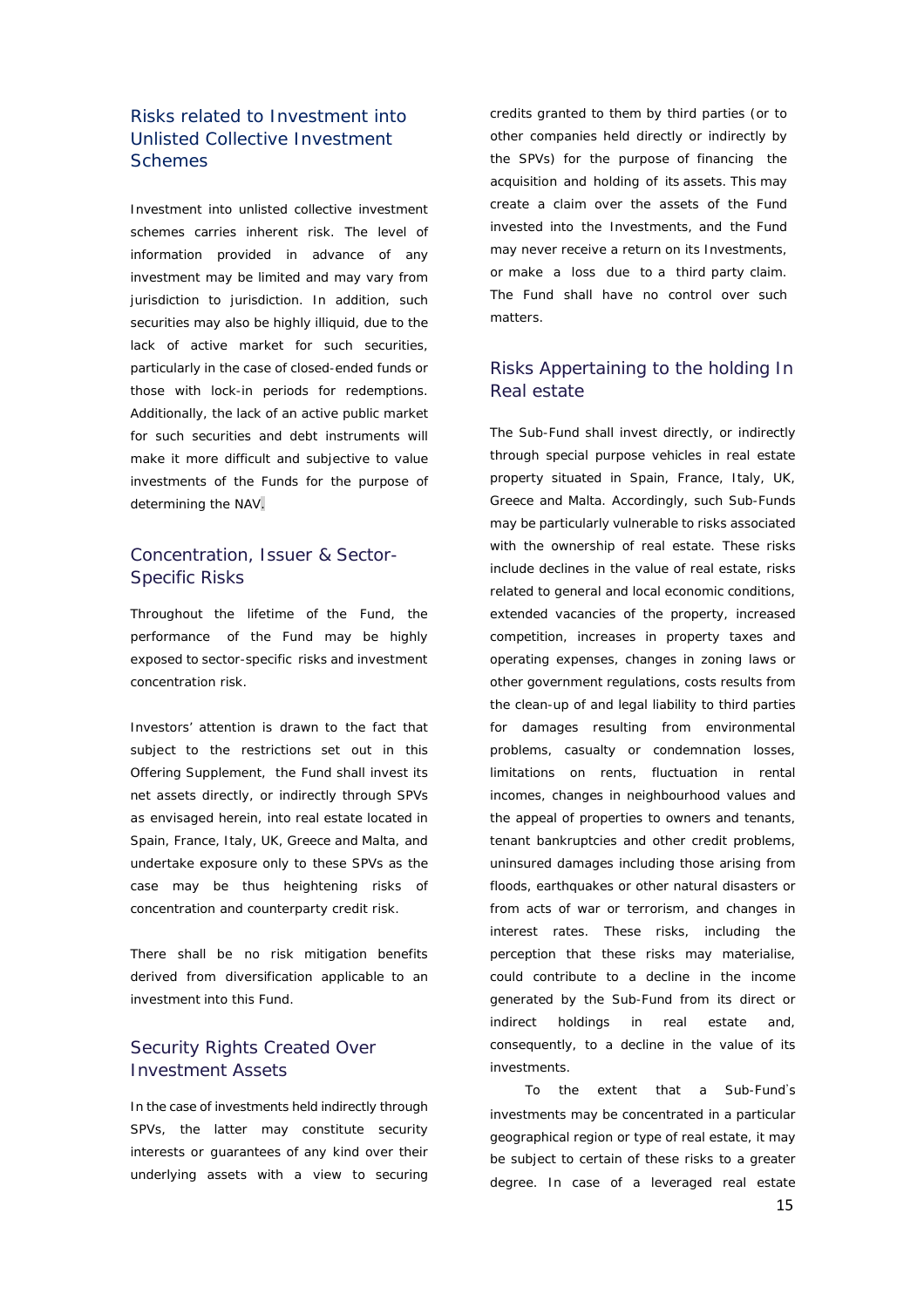investment, these risks may be further amplified and increases in interest rates can increase the costs of financing obtained or to be obtained, which could directly or indirectly decrease the Sub-Fund's investment performance. Performance of any real estate property investment ultimately depends on several factors including but not limited to, how well they are managed, the experience of management and other factors such as the macroeconomic environment. Real estate investments are also associated with on-going operating fees and expenses, which may include management, administration fees and expenses. These fees and expenses may reduce the net investment performance of the Sub-Fund's direct and indirect real estate investments.

# Risks pertaining to Valuations of Real Estate Property

Real estate property valuations are intrinsically subject to uncertainty given their inherent subjectivity. While the Sub-Fund will only rely on valuation reports produced by reputable and professional valuation experts in the jurisdiction where the property is situated, such valuation reports are made on the basis of assumptions which may not prove to reflect the true position. Hence there is no assurance that the valuations of the Sub-Fund's underlying investments will reflect the actual property price to be received on the open market.

#### <span id="page-15-0"></span>Counterparty Risk

Investments made are of a private nature which are not publicly listed nor officially or independently rated counterparties. Considerable risk thus attaches to an investment where such companies are the counterparties to the transaction.

The attention of investors is drawn to the fact that the NAV may be impacted where the Fund is required to incur considerable expense in order to recover what is due on the assets.

In the event of bankruptcy of an SPV in the case

of indirect investments, the Fund's assets may be part of the bankruptcy assets in which case the Company will have to file a claim of recovery for these assets. Accordingly, no assurance can be given that the amount invested would be recoverable.

# <span id="page-15-1"></span>Risk of Market Fluctuation

As a strategic investment fund, the Fund's business is materially affected by economic conditions around the world. In the event of a market downturn, the Fund's business could be adversely affected in many ways. The Fund's revenues may decline in such circumstances and, if the Fund is unable to reduce expenses at the same pace, its profit margins would erode.

# <span id="page-15-3"></span><span id="page-15-2"></span>Multi-Jurisdictional Legal **Complexities**

There may be situations where the Fund faces difficulty to enforce its rights due to crossborder legal complexities or cost, including issues relating to the proper forum, rules relating to debtor protection and, generally, the various substantial and procedural rules which affect all aspects material to the investments of the Fund.

### <span id="page-15-4"></span>Side Pocketing

On the occurrence of a Special Situation Event as defined in the Offering Memorandum, the holders of Investor Shares in a Fund or a particular Class of Investor Shares therein, may receive Special Situation Shares. Such Special Situation Shares have an attendant lack of liquidity for an indeterminate period of time, during which the affected investors shall not be able to redeem their Special Situation Shares and the Fund's performance could be negatively impacted. Furthermore, investors should be aware of the increased difficulty in the valuation of Special Situation Shares and the restrictions associated with the realization of interest from such Shares.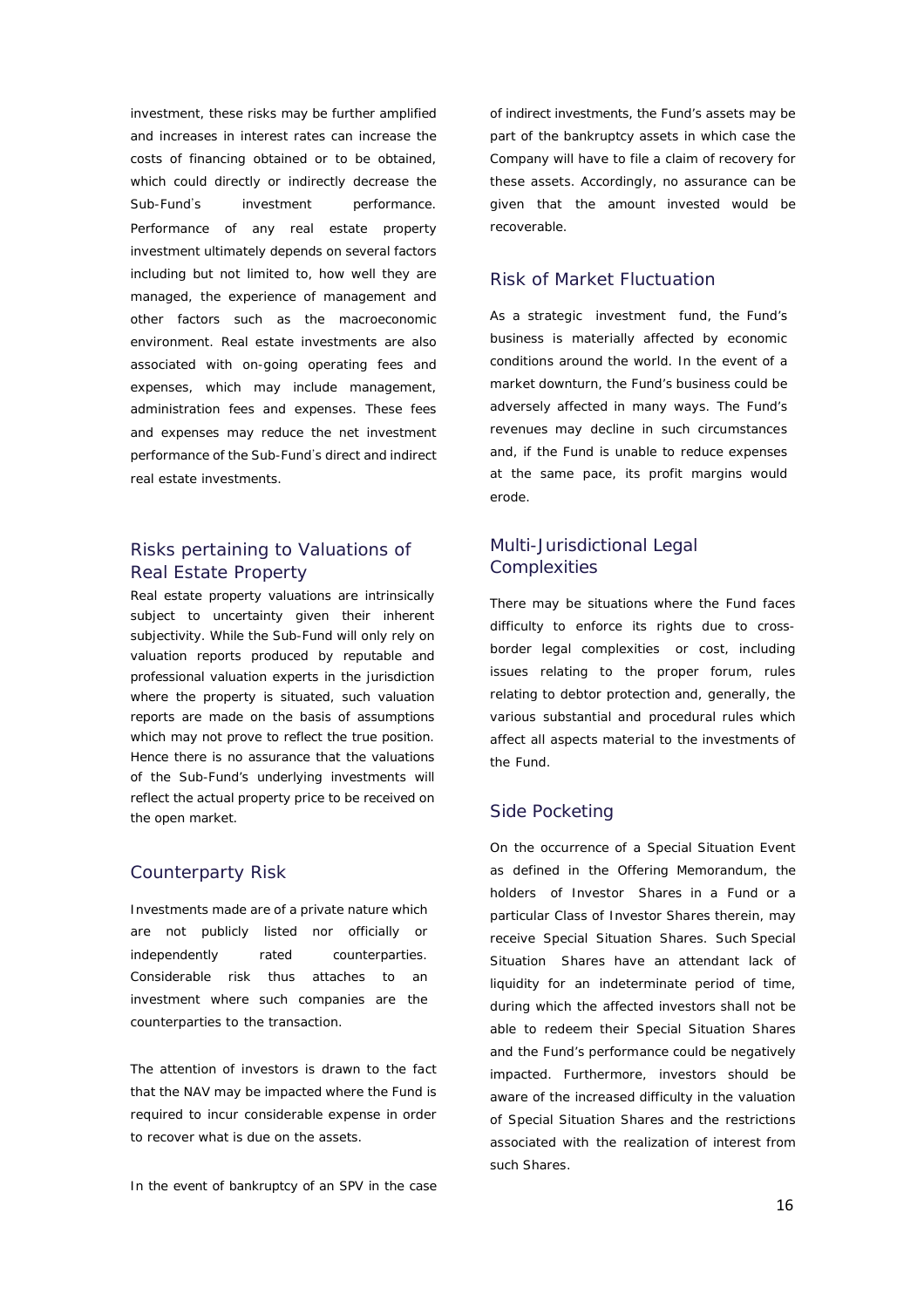# Risks related to the Portfolio Valuation

Prospective investors should acknowledge that the valuation of the portfolio and the production of the NAV will be a complex process which might in certain circumstances require the Company to make certain assumptions in order to produce the desired output. The lack of an active public market for securities will make it more difficult and subjective to value investments of the Sub-Funds for the purposes of determining the NAV.

In addition, should additional Dealing Days be requested by the Board, such subscription/redemption may be made at a NAV comprising prices of real estate investments that may be stale valuations, and may therefore not reflect the true value of the underlying assets.

#### <span id="page-16-0"></span>Operational Risk

The Fund's activity also entails a risk of loss deriving from operational risk-related matters. These include, but are not limited to, the risk of misrepresentation, fraud or forgery, negligence in relation to taking action in regard to exercisable rights, as well as risks such as the lapse of rights following a notification validly effected in terms of the contractual documentation, where such notification is effectively missed by the relevant person. The Fund shall not accept any liability for loss or damage arising from such events and may have indemnified the relevant person or service provider responsible for such loss or damage.

#### <span id="page-16-1"></span>Custody and Bankruptcy Risk

The cash of the Company is held by the Banker appointed by the Board. Investors are hereby informed that cash deposits may not be treated as segregated assets and might therefore not be segregated from the Bank's own assets in the event of the insolvency or the opening of bankruptcy, moratorium, liquidation or

reorganization proceedings of the Bank. Subject to specific depositor's preferential rights in bankruptcy proceedings set forth by regulation in the jurisdiction of the Bank, the Company's claim might not be privileged and may only rank pari passu with all other unsecured creditors' claims. The Company might not be able to recover all of its assets in full.

In regard to the custody of non-cash assets, all instruments evidencing ownership shall, in the case of investment through the SPVs constitute an extract from the SPVs' register. Nevertheless, risks to attach to the custody of such assets, and, in particular, operational risk-related factors may cause delays and/or losses to the Fund in the event that any records are lost, damaged or contested. The Fund has no control over the operational procedures of the issuer used to ensure that adequate record keeping is maintained. Please refer to Section 6 for further details regarding terms for custody.

THE FOREGOING LIST OF RISK FACTORS DOES NOT PURPORT TO BE A COMPLETE ENUMERATION OF THE RISKS INVOLVED IN AN INVESTMENT IN ANY CLASS OF PARTICIPATING SHARES. PROSPECTIVE INVESTORS SHOULD READ THIS MEMORANDUM IN ITS ENTIRETY AND CONSULT WITH THEIR OWN ADVISERS BEFORE DECIDING TO SUBSCRIBE FOR PARTICIPATING SHARES.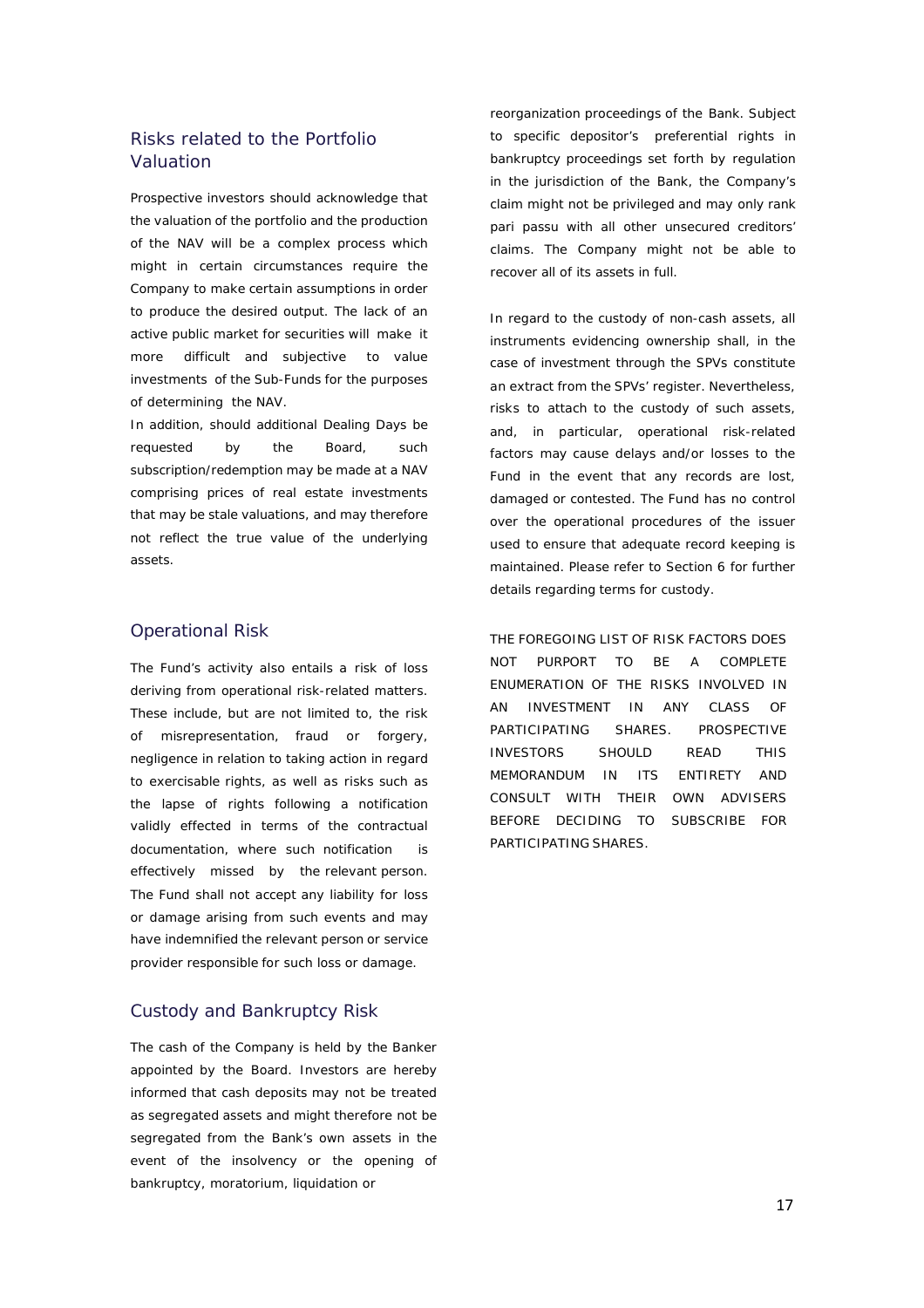# <span id="page-17-0"></span>**6. BANKER AND CUSTODY ARRANGEMENTS**

#### <span id="page-17-1"></span>Banker & Cash Accounts

The Company has appointed Banco Bilbao Vizcaya Argentaria, S.A., registered and domiciled in Spain, holding company registration details Volume 2.083, Page 1, Sheet BI-17-A, 1st registration, and tax registration number A48265169, and regulated by the Comisión Nacional del Mercado de Valores as a provider of custody services, and by the Banco de España in Spain as a credit institution under license number 0182, as banker to the Sub-Fund ('BBVA'). The registered office of BBVA is situated at Plaza de San Nicolas, 4 48005 Bilbao (Vizcaya), Spain.

Banking services to the Sub-Fund are provided pursuant to BBVA SA's account opening terms of service.

#### Custodian & Terms for Custody

Custody accounts for listed collective investment schemes shall be maintained with BBVA, pursuant to a custody agreement (the 'Custody Agreement') which sets out the terms and conditions for such custody. The Custodian is a service provider to the Company, is not responsible for the preparation of this document and does not accept responsibility for the accuracy of any information contained in it. The Custody Agreement is governed by the law of Spain.

Nothing in the Custody Agreement renders the Custodian responsible for providing any of the services or assuming any of the roles or responsibilities envisaged in certain collective investment scheme or alternative investment fund regulations (E.U. directives 2003/41/EC, 2009/65/EC, 2011/61/EU and their implementing measures into national law). In particular, by entering into the Custody

Agreement, the Custodian is not becoming a depositary to any collective investment undertaking.

The Custodian will thus not have oversight duties, will not monitor the subscription accounts (including processing incoming subscriptions or outgoing redemptions), will not check or perform the Fund's NAV calculations or other duties specified in Directives 2003/41/EC, 2009/65/EC, 2011/61/EU as amended. The Custodian will not monitor the investments made by the Company or the Fund, compliance with the investment policy and investment restrictions by the Company or the Fund, nor compliance with the Company's Articles of Association, Offering Memorandum or the Fund's Offering Supplement.

The Custodian has no decision-making discretion relating to the Fund's investment, will not assume any responsibility for any Offering Memorandum or Offering Supplements of the Fund, and is merely a service provider to the Fund.

The Custodian shall not be liable for any loss, liability or damage incurred by or asserted against the Fund except for that which arises out of gross negligence or wilful misconduct, as declared by a judgment at final instance. Any such responsibility shall be limited to the fees paid by Fund under the Custody Agreement in the preceding two years from the relevant day. The Custodian shall not be liable to the Fund for special, indirect or consequential damages, or loss of profits or loss of business, arising in connection with the Custody Agreement. The Fund has agreed to broad indemnity provisions to indemnify the Custodian for damage or liability it may incur in connection with the performance of its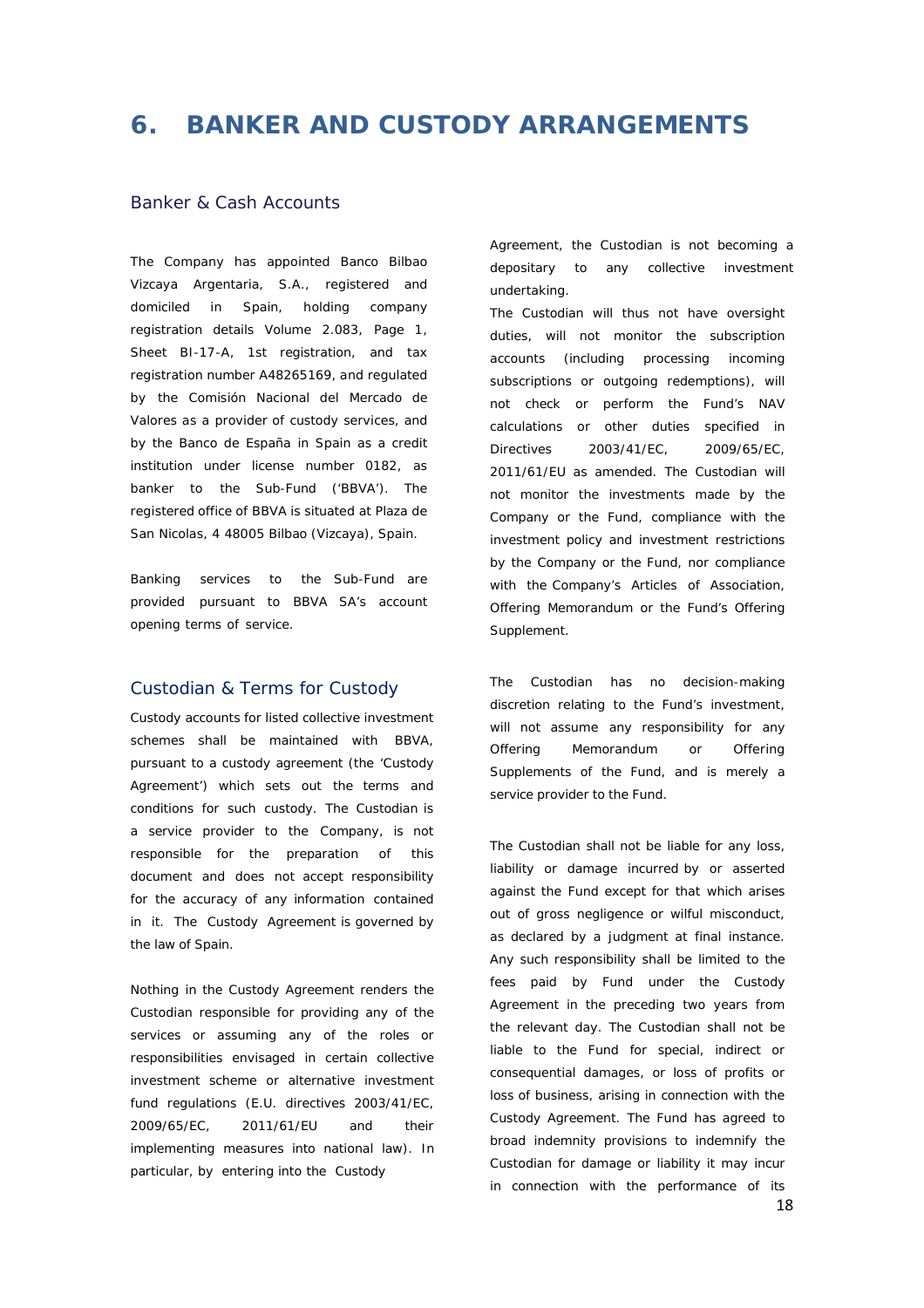services under the Custody Agreement.

The Custodian may enter into subcontracts, agreements and understandings with BBVA affiliates, whenever and on such terms and conditions as it deems necessary or appropriate to perform its services. No such subcontract, agreement or understanding shall discharge the Custodian from its obligations under the Custody Agreement.

The Custodian may enter into agreements with depositaries and sub-custodians in connection with the custody of the Fund's assets. The Fund has been provided with a list of such third parties, and shall be informed of any intended change thereto. Securities and cash held through sub-custodians shall be held subject to the terms and conditions of Custodian's agreements with such sub- custodians, and over which the Company shall have no control. Sub-custodians may be authorised to hold Securities in central depositories or clearing agencies in which such sub-custodians participate. Unless otherwise required by local law or practice or a particular sub-custodian agreement, securities deposited with subcustodians will be held in a commingled account in the name of the Custodian as custodian or trustee for its clients. The Custodian shall identify on its books and records the securities and cash belonging to the Fund, whether held directly or indirectly through depositories or sub- custodians.

In order to secure the repayment of the Fund's obligations to the Custodian under the Custody Agreement, the Fund has granted security rights over the Fund's assets to the Custodian, as well as a right of set-off. The law applicable to such rights grants the Custodian the right to sell or to appropriate the Fund's assets in satisfaction of its claims without the need for notice of enforcement.

The Custody Agreement may be terminated by the provision of ninety days' written notice, which period may be extended for a further month pending the approval of an MFSAapproved successor.

In consideration for the services to be provided, the Company shall pay fees as set out in Section 9 entitled 'Fees, Charges and Expenses'.

# <span id="page-18-0"></span>Custody of Unlisted Assets and Real Estate Assets

For the unlisted assets and real estate investments of the Fund, no custodian shall be appointed. The Fund will ensure it maintains safekeeping arrangements by holding evidence of title of the instruments and investments, whether directly or indirectly, including share certificates, property purchase and sale deeds and any other such relevant documentation attained through virtue of the real estate acquired by the fund at the registered office of the Fund.

In the case of indirect investments, and unlisted CISs the Fund shall subscribe to instruments which are registered on the books of their issuer. Copies of the certificates acquired shall be received by secure courier at the offices of the Administrator and retained at the Fund's registered office, with authenticated copies maintained at the Administrator's offices.

All funds due by the issuer of the Investments shall be remitted automatically, once due, to the Fund's accounts.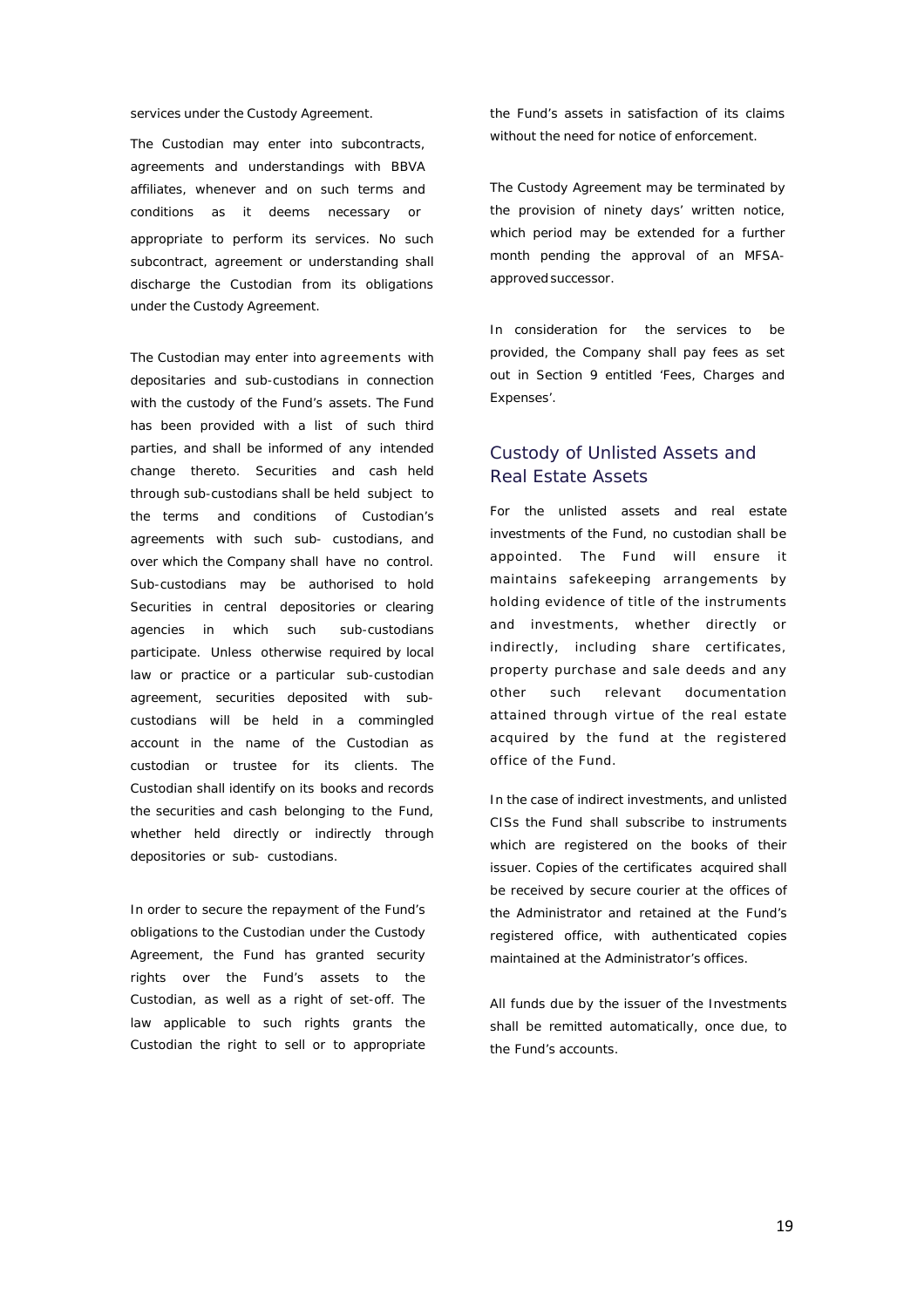# <span id="page-19-0"></span>**7. VALUATION**

# <span id="page-19-1"></span>Calculation of the NAV, Pricing and Valuation of Fund Assets

Investments will be valued in accordance with Section 17 of the Offering Memorandum. It is anticipated that the majority of investments held by the Fund shall qualify as investments which are not quoted, listed, or normally dealt in, on or under the rules of a regulated market, and the value thereof shall therefore be determined by an independent valuation expert, and reviewed by the Auditors of the Fund.

The Investments shall be valued at the initial value thereof and thereafter at the fair value thereof as assessed on the latest Valuation Day by an independent valuation expert. Such independent valuations shall be undertaken at minimum on an annual basis. In the case of more frequent valuation days, the value of such illiquid assets will, at minimum, be reviewed and confirmed by the Board at each NAV calculation day, in the case where the value would not be expected to be significantly different from that provided by the independent valuation expert. . In the case when interim valuations are expected to be significantly different to the independent annual valuation, an additional independent valuation shall be obtained by the Directors. Independent valuation experts will be selected in line with the following criteria:

i. the valuer will be a person independent from the Scheme, its officials or any service providers to the Scheme;

ii. the valuer will be of good standing with recognised and relevant qualifications and an authorised member of a recognised professional body (such as EVCA for PEs) in the jurisdiction of the assets; and

iii. the valuer will be appointed by the directors of the scheme (ideally in consultation and with the approval of the auditors).

The Administrator shall calculate the Company's NAV based on the Sections set out in the Offering Memorandum for any assets held which may be priced by reference to the sources listed herein.

Where the Fund receives a request for redemption in kind, it may assign, in kind, assets held by it directly to the Investor Shareholder requesting such redemption. An independent valuation of such assets shall be conducted prior to such assignment, and the Fund shall defray all expenses associated with such redemption in kind prior to assigning the relevant assets.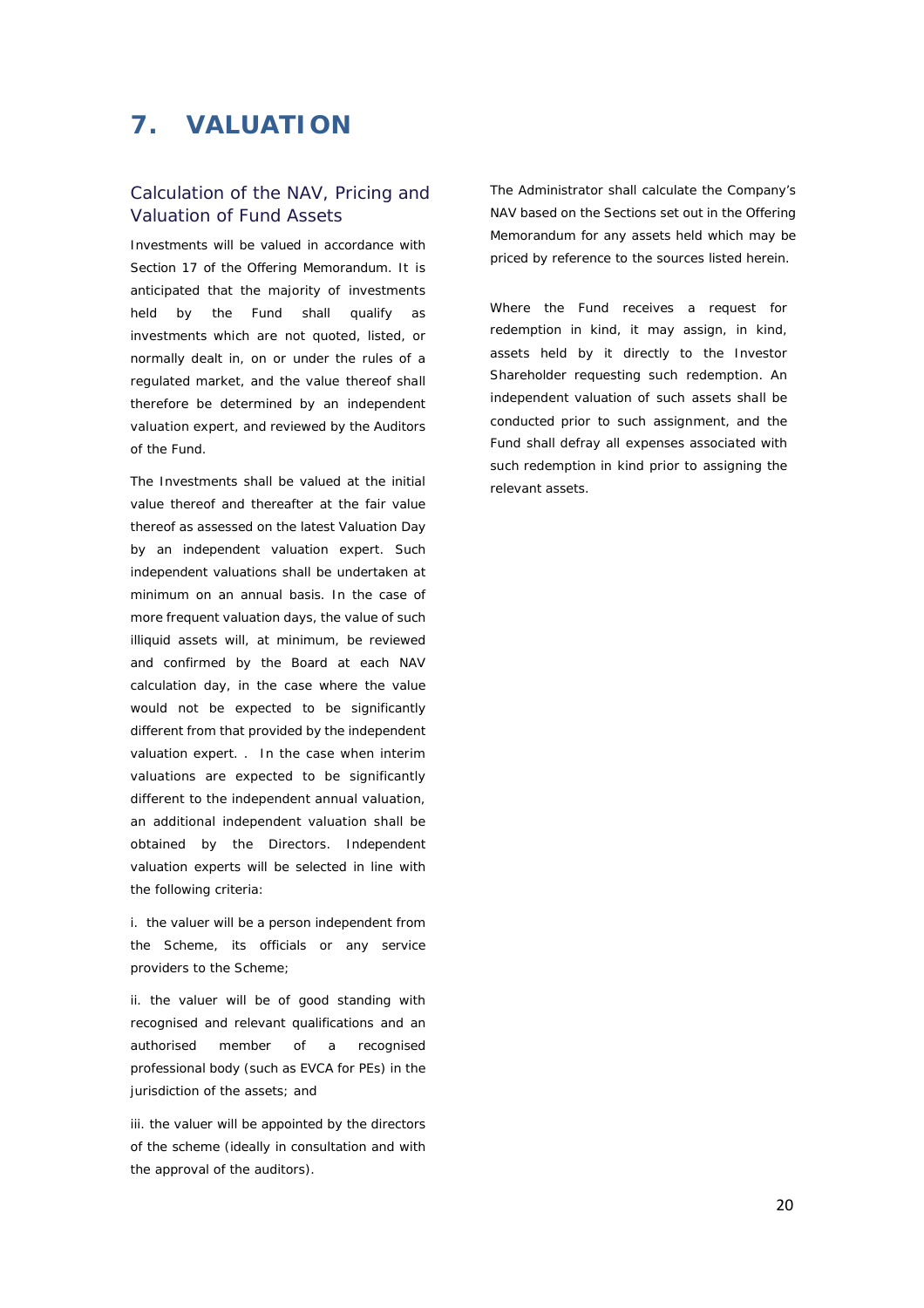# <span id="page-20-0"></span>**8. FEES, CHARGES AND EXPENSES**

#### <span id="page-20-1"></span>Management Fees

In consideration for the management of the Fund's assets, the Sub-Fund will pay the Company a Management Fee as follows:-

A fee equivalent to 1.5% of the NAV, subject to a minimum of EUR 75,000 p.a.

#### Investment Researcher Fee

No Investment Researcher fee shall be charged to investors. Investment Researcher fees and any applicable research project management fees will be taken from the Management Fee.

# <span id="page-20-2"></span>Performance Fee

In addition to the fees described above, the Company shall also be entitled to a Performance Fee which shall be calculated, accrued and crystalized on every Valuation Day in respect of the Investor Shares.

The Performance Fee which shall be charged to the Class A - EUR Capitalisation Participating Shares shall be of eighteen per cent (18%) of the Net New Appreciation; as hereinafter defined, if any, achieved by the Sub-Fund during a calendar period referred to as the "Calculation Period", as defined below in this Section, above the respective benchmark.

A "Calculation Period" commences on the first Business Day of each calendar year and ends on the last Business Day of the same calendar year. However, the first Calculation Period will be the period commencing on the Business Day immediately following the close of the relevant Initial Offer Period, ending on the last Valuation Day of the calendar year in which the Initial Offer Period closes.

For the purposes of calculating the Performance Fee with respect to the Sub-Fund for any Calculation Period, Net New Appreciation shall mean the difference, if any, between:

(i) The Net Asset Value of the Sub-Fund per Share as of the end of the Calculation Period (prior to deducting any accrual for Performance Fees) and

(ii) the Net Asset Value of the Sub-Fund per Share as of the end of the preceding Calculation Period.

For purposes of calculating the first Performance Fee payable, clause (ii) shall mean the Initial Offering Price per Share.

The Performance Fee is subject to a 'highwater mark' ('HWM'). The HWM is the higher of the Initial Offering Price per Share or the NAV per Share on the last Valuation Day of each Calculation Period.

The Performance Fee will accrue and be deducted as a liability in the calculation of the Net Asset Value of the Sub-Fund on each Valuation Day and such Performance Fee shall be payable at the end of every year, in arrears, by reference to the last Valuation Day of each Calculation Period Once a performance is assessed, it is not refundable if the Sub-Fund incurs losses thereafter.

The Performance Fees on Shares redeemed during the Calculation Period will be calculated and paid as though the date of redemption were the end of a Calculation Period.

The Company may waive, permanently or temporarily, some or all such Management Fee or Performance Fee, in respect of all or part of the assets under management.

If for any reason, the Sub-Fund is dissolved or the Company is dissolved as of a date other than the last Business Day of the year, the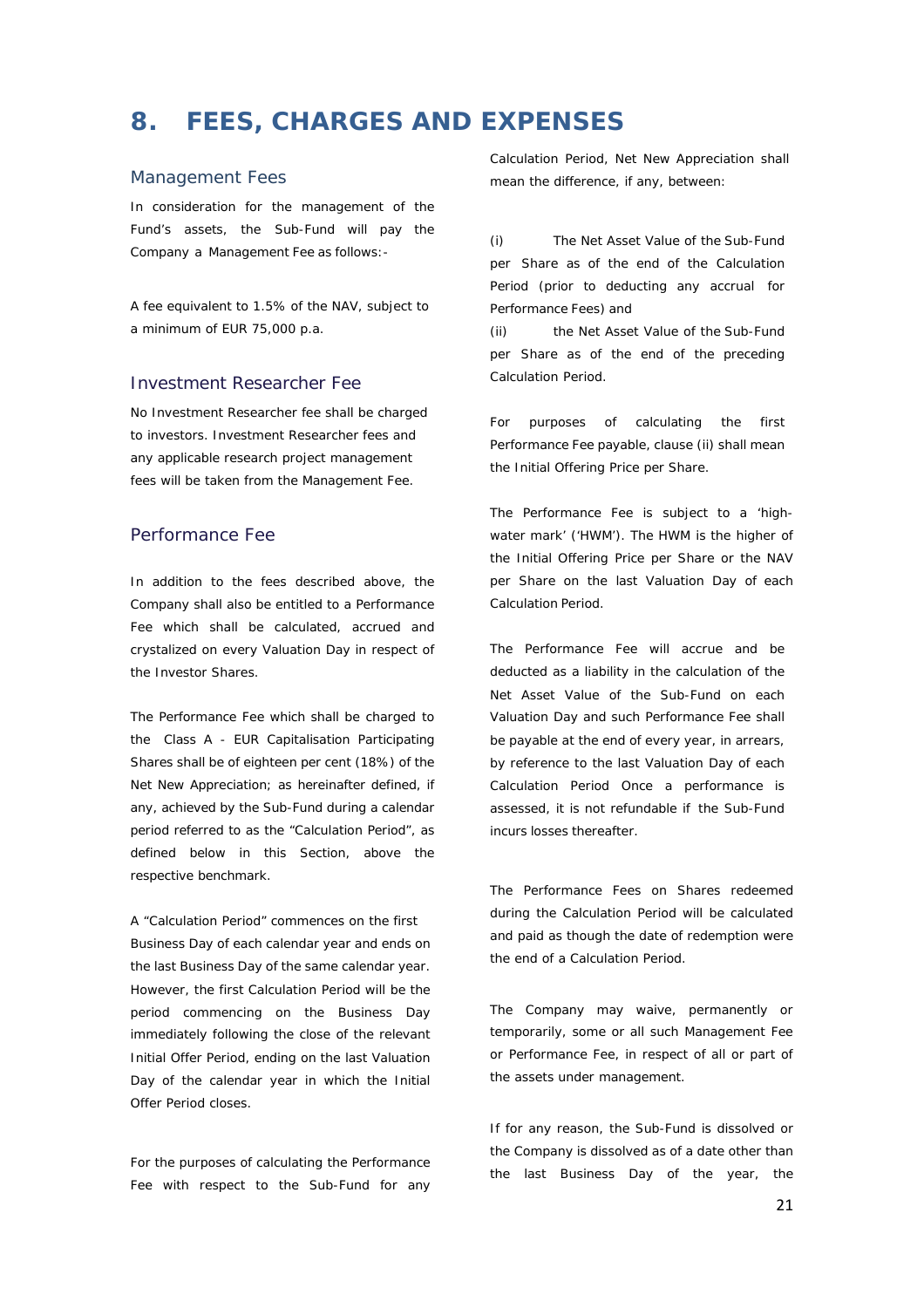Performance Fees shall be calculated and paid to the Company as if such date were the last business day of the then current calendar year.

#### Administration Fee

The Administrator shall receive, for the performance of its services under the Administration Agreement, an administration fee, pro rata temporis, based on the value of the assets of the Sub-Fund in accordance with the following schedule:

| $\in$ 0 to $\in$ 25 million                    | $0.07\%$ |
|------------------------------------------------|----------|
| € 25 million to $∈$ 50 million                 | $0.06\%$ |
| € 50 million to € 100 million                  | $0.05\%$ |
| Any amount above $\epsilon$ 100 million 0.045% |          |

A minimum annual administration fee of €10,000 shall apply. An annual fee of  $\epsilon$  2,500 shall apply for reporting as required under AIFMD.

The fees will be calculated and accrued on every Valuation Day and payable quarterly in arrears (excluding V.A.T.) within fifteen days of the relevant quarter.

The Administrator will also be reimbursed out of the assets of the Sub-Fund for all properly incurred and approved out-of-pocket expenses in respect of each Fund.

The Administrator may be remunerated for other services rendered to the Company, such as ad-hoc NAV calculations requested by the Directors, or assistance with the preparation of financial statements, in accordance with the terms set out in the Administration Agreement.

The Administration Fee is calculated before accruals for any Management Fees and / or Performance Fees which may be due by the Company in respect of any Funds.

### <span id="page-21-0"></span>Application & Setup Fee

The Fund shall incur an application fee for a Professional Investor Fund license of EUR 1,000 payable to the MFSA.

The Fund shall also reimburse the Company in respect of its legal and other setup costs. These fees may be amortized over a period specified by the Board.

# <span id="page-21-1"></span>Annual License Fee

The Fund shall incur an annual license fee of EUR 600, payable to the MFSA upon the launch of the Fund and upon the anniversary thereof thereafter.

#### <span id="page-21-2"></span>Subscription Fee

No subscription fee shall be charged to investors in order to subscribe for Investor Shares in this Fund.

#### <span id="page-21-3"></span>Redemption Fee

A redemption fee of 5% of the amount to be redeemed shall be charged to investors who redeem their shares within a period of 24 months starting from the date of their initial investment.

#### <span id="page-21-4"></span>Switching Fee

Subject to the terms of offering of each Fund, holders of Investor Shares in the Fund or a Class thereof may exchange their Shares for Shares of a different Class or for Shares in another Fund of the Company. No switching fee will be charged by the Company.

#### <span id="page-21-5"></span>Other Fees and Expenses

Details of other expenses incurred by the Fund are listed in the Offering Memorandum under the Section "Fees, Charges and Expenses". The Fund will not bear any costs incurred in the offering of Investor Shares in any other Fund of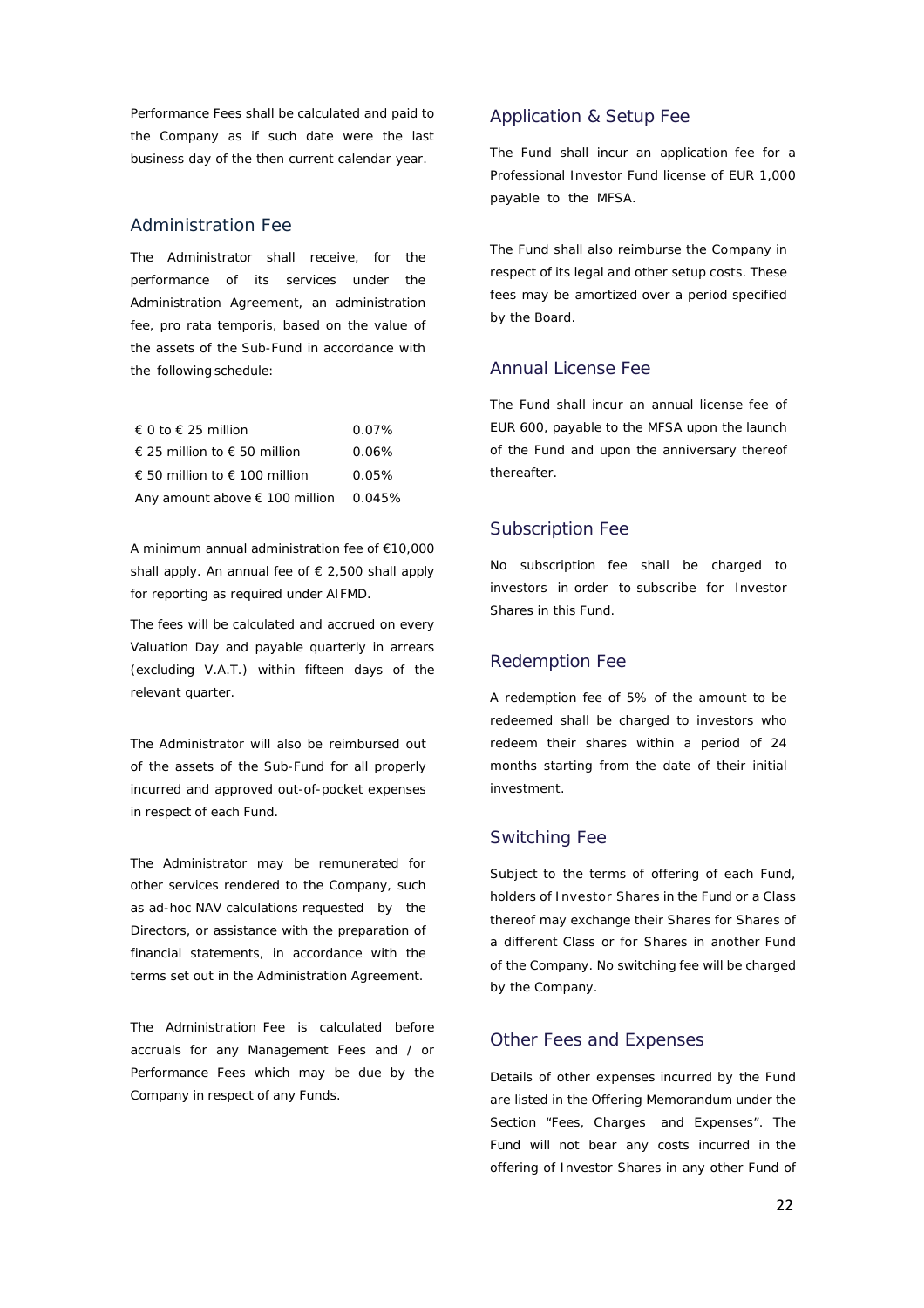the Company but may share in all or part of the costs and expenses which are incurred in the course of the Company's activity and management of its Funds.

# <span id="page-22-0"></span>Variation of Fees & Terms

The Board of Directors may, from time to time, agree to a variation of the fees applicable to the Company as a whole, or its Funds, as set out in the Offering Memorandum and relevant Offering Supplements. The Board may decide to vary fees, terms, terms of allocation, or periods for amortization of cost between Funds or classes, on an ongoing basis, in response to the ongoing supervision it maintains over the Company's affairs and activities and which *inter alia* shall ensure that investors are treated fairly in practice, irrespective of the general rule of attribution *pro rata* according to assets.

Thus, where a disproportionate burden on investors of a Fund would result from a *pro rata* application of fees merely according to assets (such as in the case where the Investment Committee, or the Board, advisors, risk and compliance officers, or any officer or service provider to the Company are required to spend significantly more time, effort or resources focusing on an issue relating only to one or more, but not all, Funds of the Company), and in order to ensure that all investors are treated fairly in practice, the Board may make any provision it deems necessary to ensure that all investors are treated fairly and do not shoulder a disproportionate burden for services which do not benefit the Fund or Share Class in which they invest.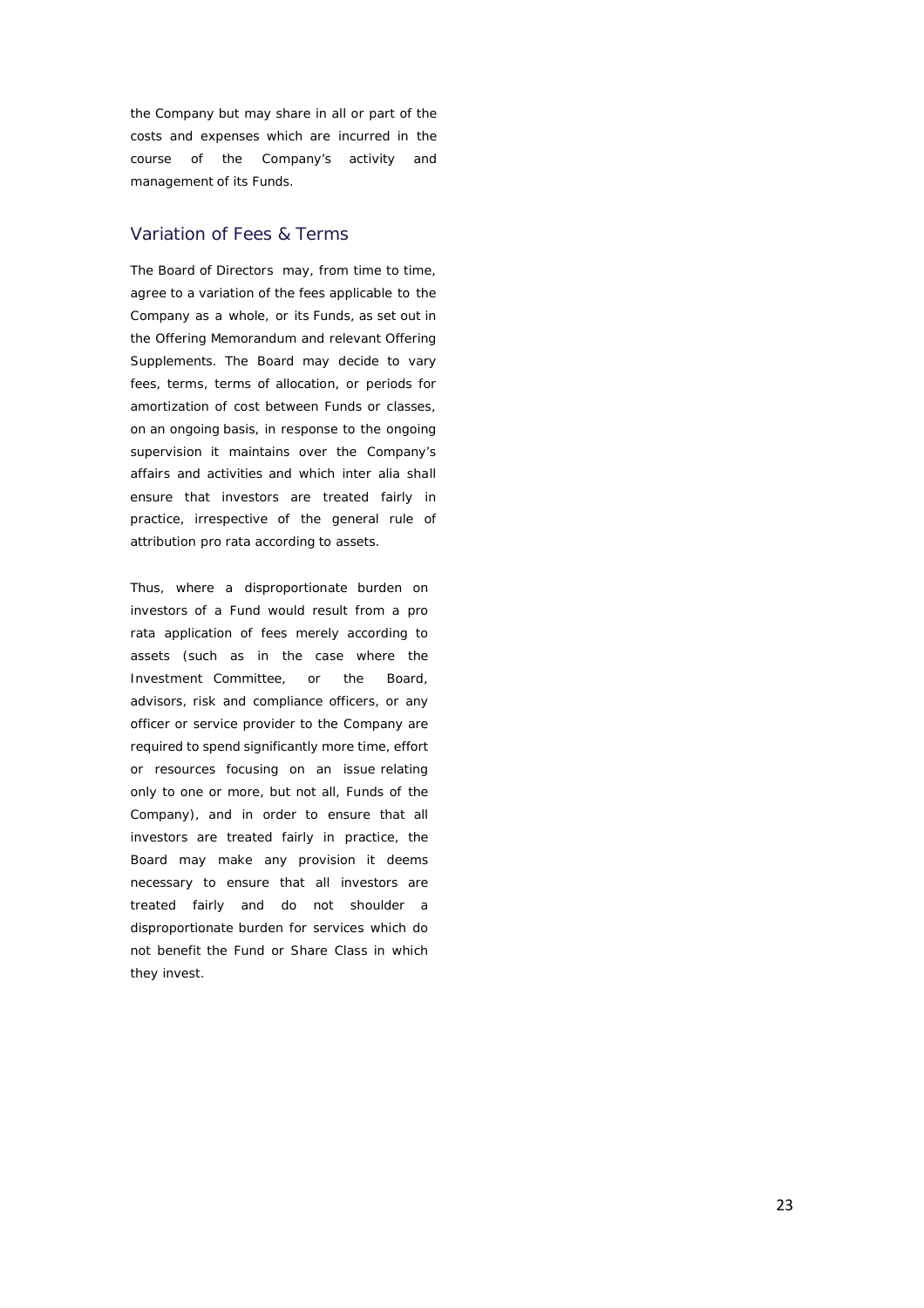# <span id="page-23-0"></span>**9. THE OFFERING**

#### <span id="page-23-1"></span>Share Offer

This Offering Supplement is supplemental to, and must be read together with, the Offering Memorandum. This Offering Supplement constitutes an offer of Investor Shares in the Fund which is a fully Segregated Portfolio of assets and liabilities of the Company.

#### <span id="page-23-2"></span>Pricing

During the Initial Offering Period, Investor Shares in the Fund shall be offered at the Initial Offer Price being EUR 100 per Class A - EUR Capitalisation Participating Share.

The Initial Offering Period may be extended by the Directors, provided that such extension has been approved by the MFSA.

Following the Initial Offering Period, subscription for Investor Shares in the Fund may be made on any Dealing Day at the prevailing Offer Price.

# <span id="page-23-3"></span>Purchase of Investor Shares during the Initial Offering Period

Purchases of Investor Shares can be made during the Initial Offering Period, at the Initial Offer Price by submission to the Company at the office of the Administrator by fax or by email (refer to Directory) of a properly executed (1) application form, (2) Qualifying Investor Declaration Form and (3) bank transfer instructions letter (a "Subscription Application"), the specimen of which may be found in the appendices to the Offering Memorandum.

#### <span id="page-23-4"></span>Following the Initial Offering Period

Following the Initial Offering Period, the Investor Shares will be available for subscription on every Dealing Day. Subscription Applications for Investor Shares must be received by the Administrator by fax or by email (refer to Directory) before 5 p.m. CET five Business Days before the Dealing Day and the Subscription Application will be accepted at the then prevailing NAV (i.e. the Offer Price) as calculated at the most recent Valuation Day. Subscription Applications received by the Administrator after the aforementioned time will be accepted at the price corresponding to the next Valuation Day.

Subscription monies must be received in cleared funds in the account indicated in the Dealing Order Form no later than 5 p.m. CET five Business Days before the relevant Dealing Day. Full details of the application process appear in the Offering Memorandum.

#### <span id="page-23-5"></span>Frequency of NAV Calculation

The calculation of the NAV of the Fund shall be effected by the Administrator on an annual basis. Valuation Days shall occur on the last business day of December every year.

#### <span id="page-23-6"></span>Minimum Investment

The Fund is only available to Qualifying Investors as defined in the Offering Memorandum. Accordingly, the investors in the Fund are subject to minimum investment requirements, an absolute minimum holding requirement, as set out in this Offering Supplement. The amount invested cannot fall below the relevant amounts except in so far as this is due to a reduction in the Fund's NAV.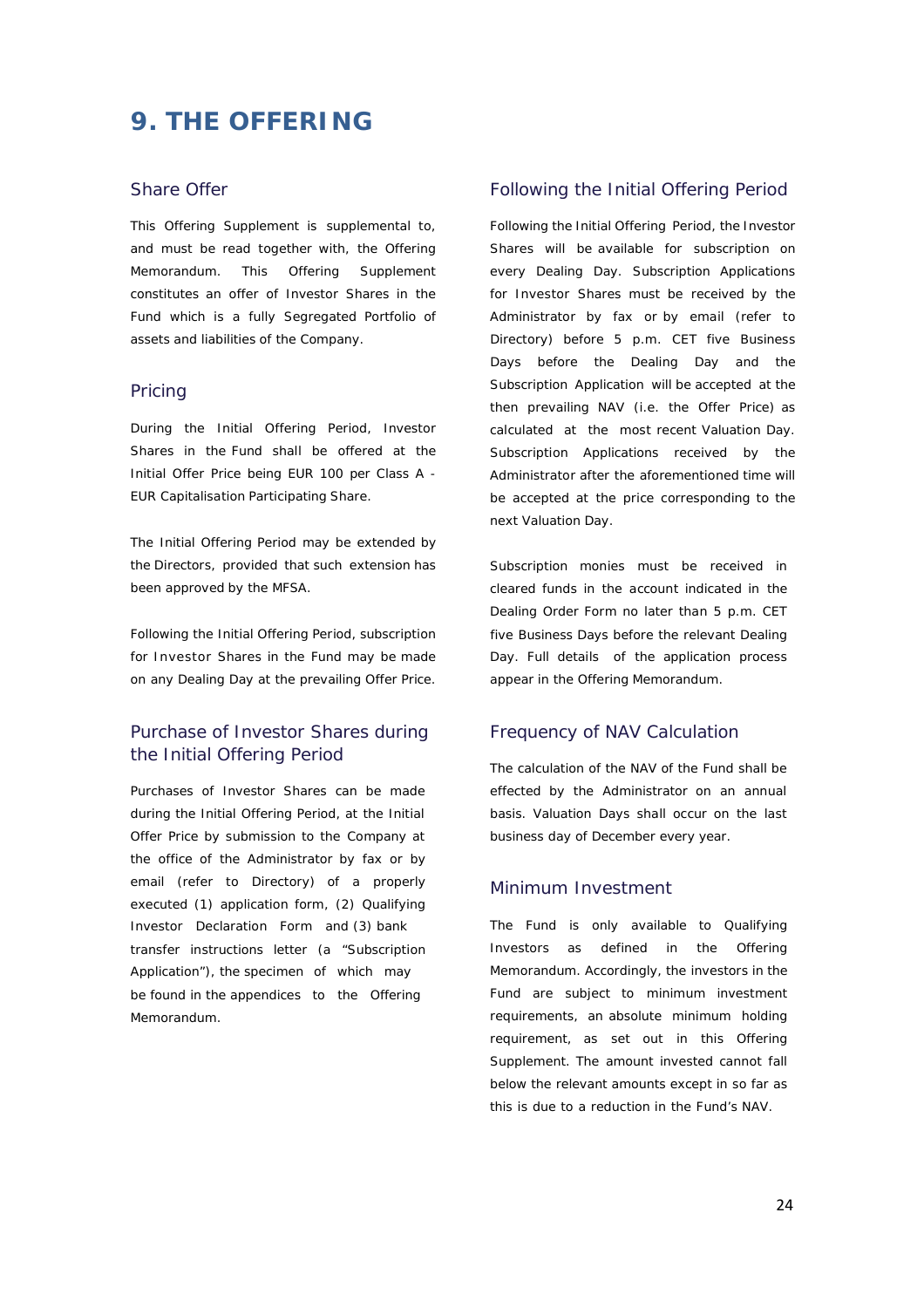Once the minimum investment requirement is satisfied, investors can make additional investments in the Fund as envisaged in this Offering Supplement.

In the case of joint-investors, each investor should individually satisfy the definition of a "Qualifying Investor", unless such jointinvestors are spouses, in which case the spouse not qualifying as a "Qualifying Investor" must provide a written declaration granting their consent to the investment in the Fund.

#### <span id="page-24-0"></span>Redemption of Investor Shares

Provided the Fund has sufficient liquidity, Investor Shareholders may redeem their Investor Shares, on any Dealing Day by submission to the Company at the office of the Administrator by fax or by email (see contact details on the Directory) of a complete Dealing Order Form (included in Appendix 3 to the Offering Memorandum) by no later than 5 p.m. CET, one month before the Dealing Day.

In the case of insufficient liquidity, redemptions will be deferred on a pro-rata basis to the next valuation day, until such time as liquidity in the fund allows all redemptions to be redeemed.

Investor Shares shall be redeemed at the price corresponding to the Net Asset Value per Share on the Valuation Day corresponding to the relevant Dealing Day. Requests to redeem Investor Shares received after the aforementioned date shall be redeemed at the price corresponding to the next Valuation Day.

Payment of redemption proceeds will generally be made by wire transfer to the Investor Shareholder's account no later than forty five Business Days from the applicable Dealing Day. Any bank transfer fees shall be borne by the Investor Shareholder.

Investors are directed to the Offering Memorandum where the procedures relating to the redemption of Investor Shares and the

conditions applicable thereto are described in further detail.

#### <span id="page-24-1"></span>Switching

Subject to the terms of offering of individual Funds into which an investor seeks to switch, holders of Investor Shares in the Fund or a Class thereof may exchange their Investor Shares for Investor Shares of a different Class or for Investor Shares in another Fund of the Company. No switching fee will be charged by the Company. Please refer to the Section on switching under "Purchase of Investor Shares" in the Offering Memorandum for more information. Acceptance of switching requests is at the discretion of the Board.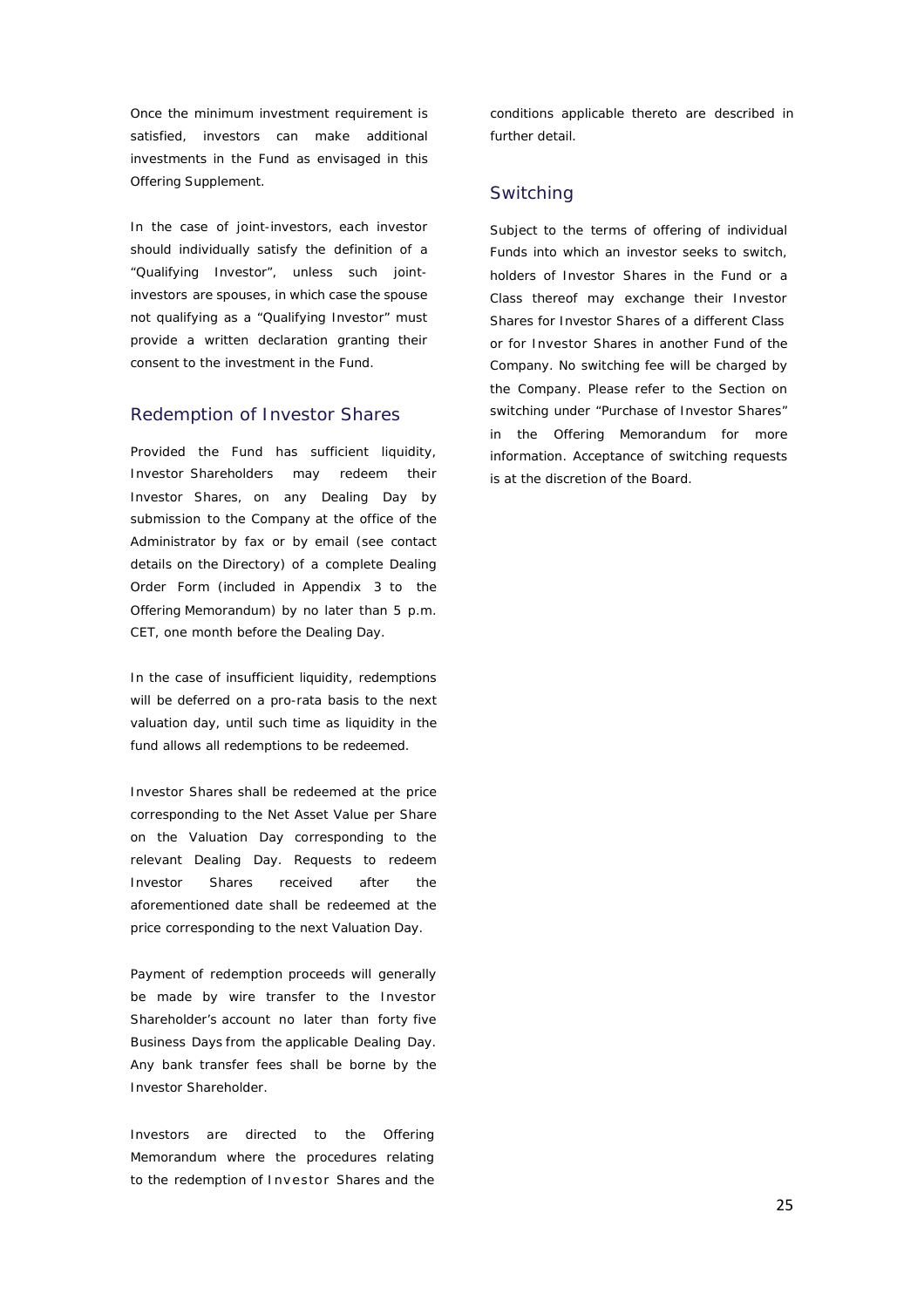# <span id="page-25-0"></span>**10. GENERAL INFORMATION**

#### <span id="page-25-1"></span>The Rights of Shareholders

The rights of Shareholders are stated in the Memorandum and Articles of Association of the Company and in the Companies Act. The Investor Shares entitle Shareholders to participate in the movements, both positive and negative, in value of the assets of the Fund. For a Shareholder to receive the benefits of any growth in the capital value of the Investor Shares, the Shareholder is entitled to request the redemption of the Investor Shares held by him at any time and Investor Shares will be repurchased by the Company on the next Dealing Day following such request. The Investor Shares are non- voting. Upon the winding up of the Fund, the holders of the Investor Shares shall be entitled to a pro rata share of the value of the assets of the Fund.

#### <span id="page-25-2"></span>Share Capital and Accounts

All amounts received by the Company for the issue of Investor Shares, if accepted for subscription, both during the Initial Offering Period and subsequently, will be credited as share capital of the Company and will form part of the net assets of the Fund.

#### <span id="page-25-3"></span>Fractional Shares

Fractional Shares will be issued up to three decimal places.

### <span id="page-25-4"></span>Shares in Issue

The Board may decide to launch further classes of Investor Shares upon a written resolution and subject to the prior approval of the MFSA. Such additional classes of Investor Shares may be denominated in different currencies, provided that a class of Investor Shares may only be denominated in a single currency.

Additional classes of Investor Shares shall not

constitute a distinct Fund and/or a Segregated Portfolio of assets.

#### <span id="page-25-5"></span>Capitalisation Participating Shares

The Class A - EUR Capitalisation Participating Shares do not give the right to the distribution of dividends and do not carry any voting rights. All income generated by the underlying investments will generally be accumulated within the Investor Shares.

### <span id="page-25-6"></span>Fund Income

The Company does not initially anticipate that any dividends will be paid to Investor Shareholders out of the distributable profits of the Fund, and it is the present intention of the Directors that all such earnings will be retained by the Company for the benefit of the Investor Shareholders of the Fund.

Dividends may be distributed at the discretion of the Board.

#### <span id="page-25-7"></span>Taxation

The Fund has been classified as a nonprescribed fund.

#### <span id="page-25-8"></span>Documents for Inspection

Copies of the following documents shall be available for inspection from the registered office of the Company or at the offices of the Administrator (see Directory at last page hereof) during normal business hours:

- Memorandum & Articles of Association of the Company;
- Certificate of incorporation of the Company;
- Professional Investor Fund license: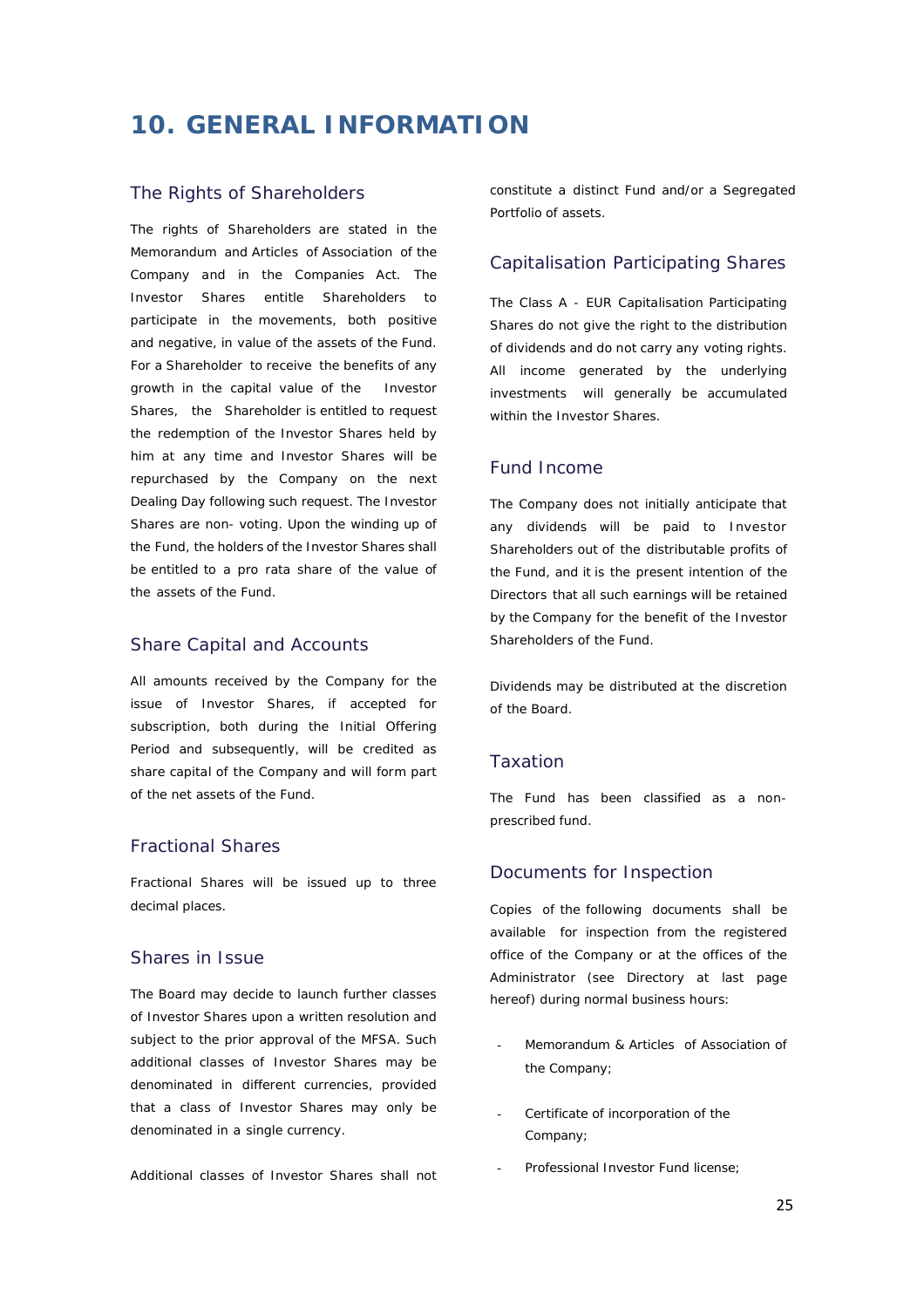- The latest version of the Offering Memorandum and Offering Supplements for all Funds;
- Audited financial statements of the Company, when available;
- Reports of the valuation of the immovable assets;
- Relevant documents relating to the SPVs used by the Sub-Fund, including registration certificates and documents and full details of the relevant shareholders and directors where applicable;
- Audited financial statements of any SPVs set up by the Sub-Fund; and,
- Any financing agreements entered into by the Sub-Fund and the SPV.